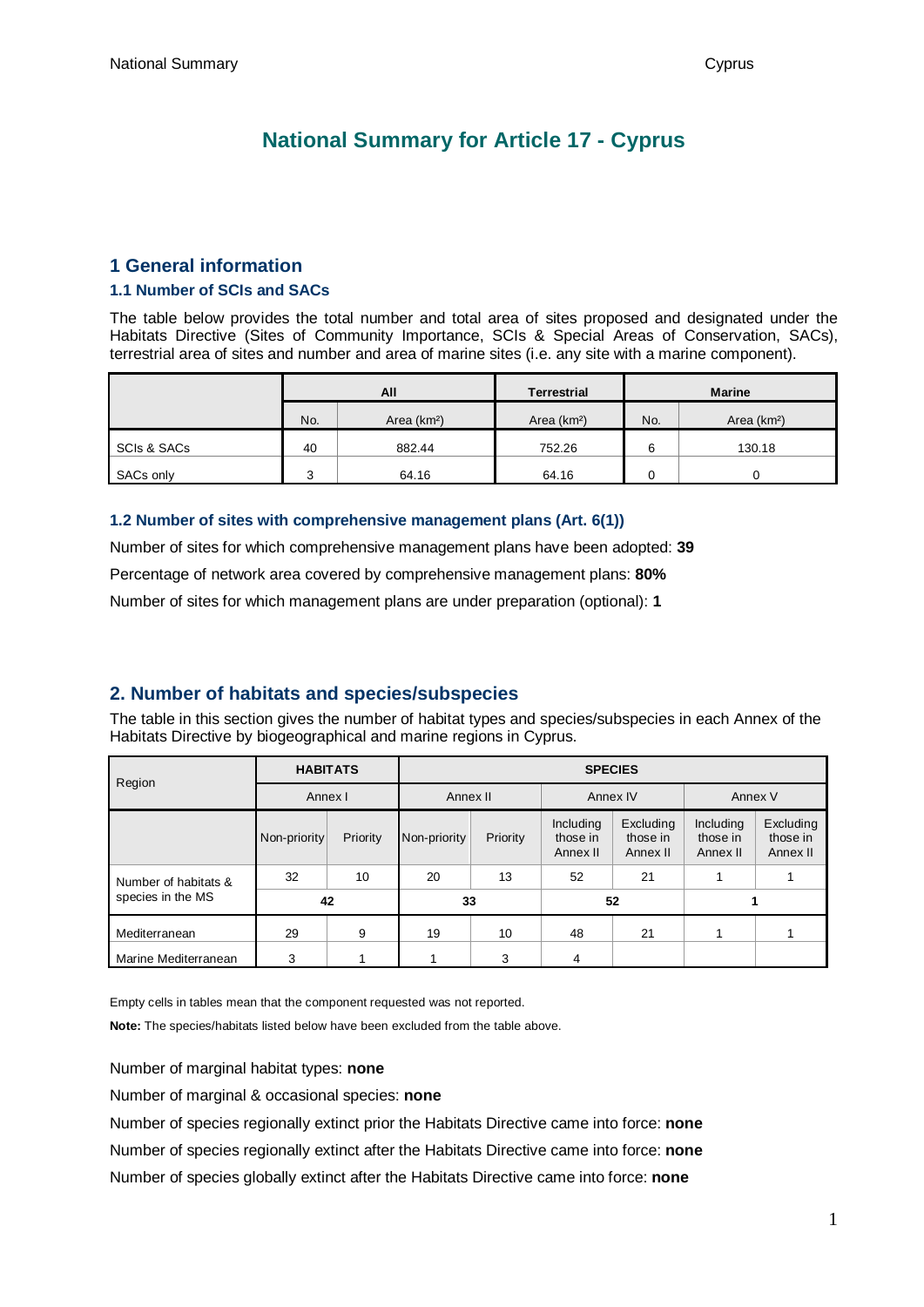Number of species/habitat types for which no reports received: **1**

## **3. Information on Conservation status [1](#page-1-0)**

#### **3.1 a) Overall assessment of conservation status of habitats and species (%)**

These figures show the percentage of biogeographical assessments in each category of conservation status for habitats and species, respectively. The information on which these figures are based are presented in the table below the figures.





Conservation status of **habitats** Conservation status of **species**

| Year of    | <b>HABITATS</b> |           |    |                | <b>SPECIES</b> |           |           |    |                |                |
|------------|-----------------|-----------|----|----------------|----------------|-----------|-----------|----|----------------|----------------|
| assessment | <b>FV</b>       | <b>NA</b> | XX | U <sub>1</sub> | U <sub>2</sub> | <b>FV</b> | <b>NA</b> | XX | U <sub>1</sub> | U <sub>2</sub> |
| 2007       | 10              | 4         | 15 | 19             |                | 9         | ◠         | 29 |                | 6              |
| 2013       | 41              |           |    |                |                | 38        |           | Ω  |                |                |

#### **3.1 b) Percentage of assessments where the conservation status has changed between the reporting periods**

This table shows the percentage of assessments where the Member State has indicated a change between two reporting rounds (2001-2006 and 2007-2013) and the percentages of all reported changes where the change has been reported as a genuine change. Data have been taken from the 'audit trail table' where the Member State indicates the nature of change. The Member State's results on this audit trail are shown under section 7.

<span id="page-1-0"></span> $1$  The following have been excluded:

<sup>•</sup> Habitats reported as marginal or with scientific reserve

<sup>•</sup> Species reported as marginal, occasional, newly arriving, regionally extinct before the Habitats Directive came into force and introduced species. In addition reports that give only an information about species without evaluation of the conservation status.

<sup>•</sup> Redundant reports provided for both marine and terrestrial regions for habitats and species and species for which only one, either terrestrial or marine report was expected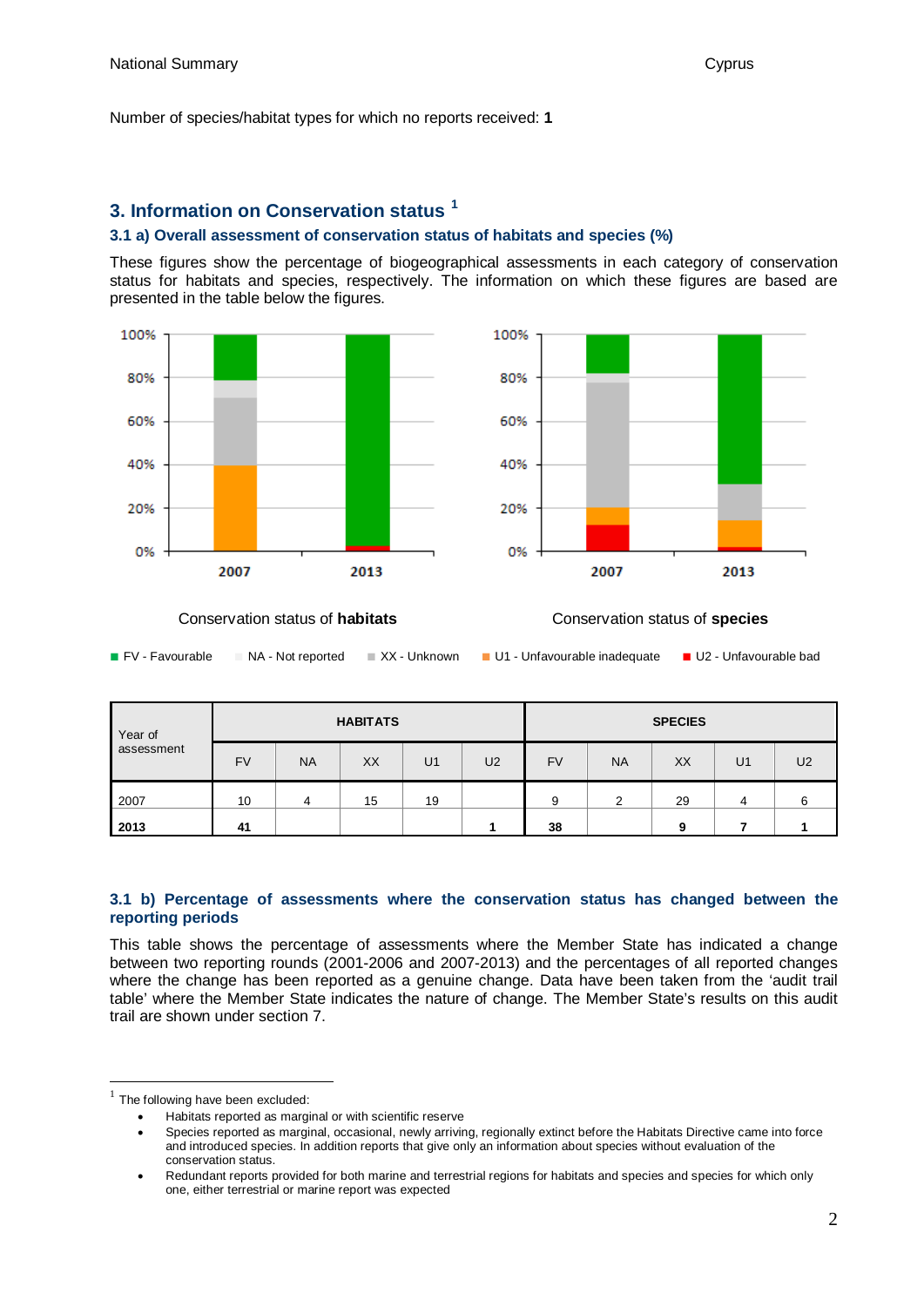|                                          | <b>SPECIES</b> | <b>HABITAT TYPES</b> |
|------------------------------------------|----------------|----------------------|
| % of assessments that changed            | 72%            | 81%                  |
| % of total changes considered<br>genuine | 4%             | 0%                   |

#### **3.2 Improving/deteriorating trends of habitats and species with an unfavourable conservation status (%)**

These figures show the proportion of unfavourable assessments (U1 & U2) which are improving, deteriorating, stable or unknown.



**Habitats** – overall trend in Conservation Status **Species** – overall trend in Conservation Status

U (+) = unfavourable (inadequate and bad) improving, U (=) = unfavourable stable, U (-) = unfavourable declining,  $U(x) =$  unfavourable unknown trend

This table shows trends in conservation status of habitats & species separately for those cases where the overall conclusion is unfavourable inadequate (U1) and unfavourable bad (U2).

| <b>Qualifiers of CS</b> | $U1+$ | $U1=$ | $U1-$ | U1x | $U2+$ | $U2=$ | U2- | U2x |
|-------------------------|-------|-------|-------|-----|-------|-------|-----|-----|
| Habitats                |       |       |       |     |       |       |     |     |
| Species                 |       | 4     |       |     |       |       |     |     |

**Note:** U1+ = unfavourable-inadequate improving, U1= = unfavourable-inadequate stable, U1- = unfavourable-inadequate declining, U1x = unfavourable-inadequate trend unknown, U2+ = unfavourable-bad improving, U2= = unfavourable-bad stable, U2- = unfavourable-bad declining, U2x = unfavourable-bad trend unknown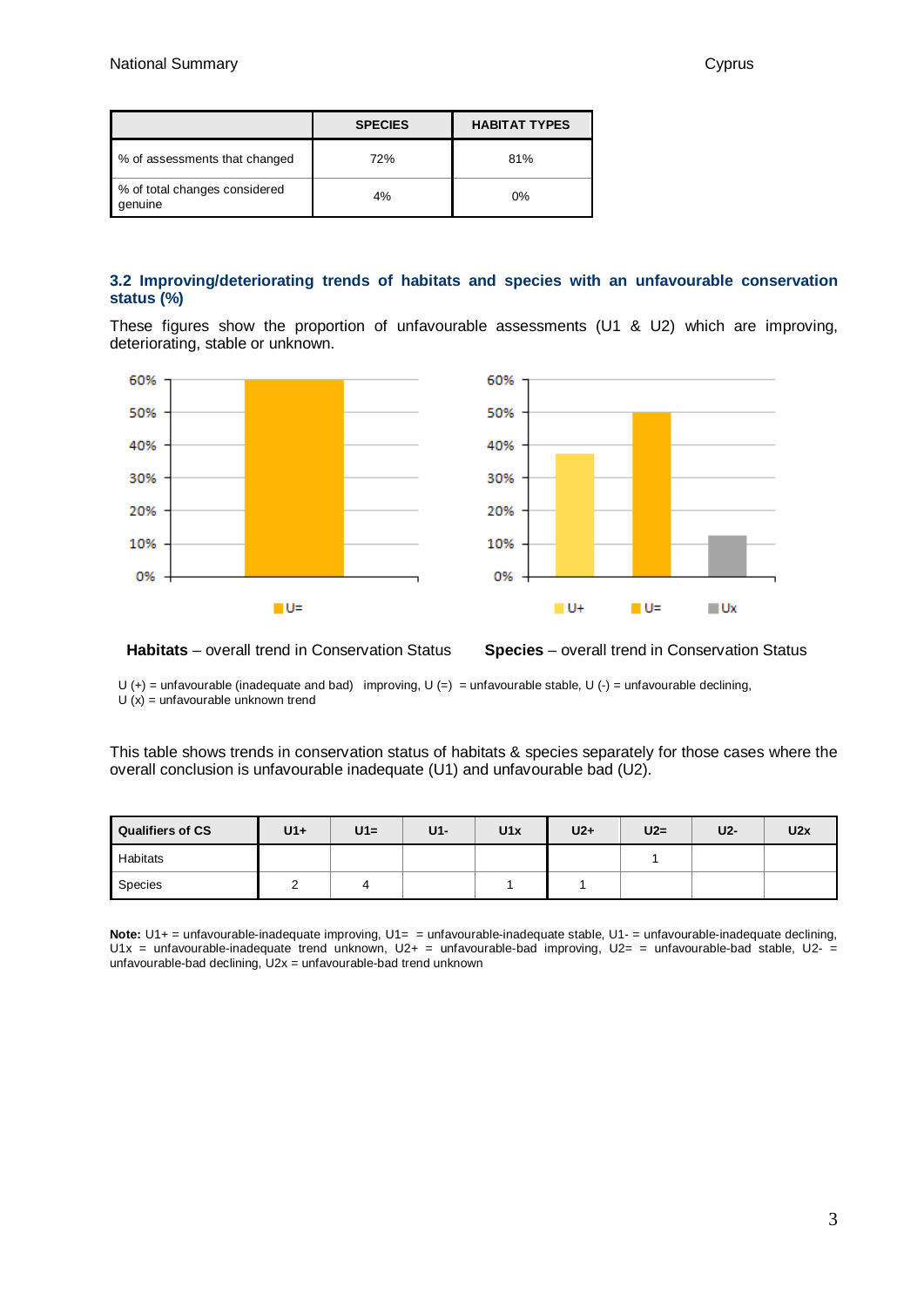#### **3.3 Overall assessment of conservation status of habitats and species by biogeographical/marine region (%)**

These figures show the percentage of assessments in each of conservation status category by biogeographical and marine region, for habitats and species, respectively.

Please note that some habitats reported as terrestrial in 2001-2006 have been reported as marine in 2007-2012. Some species (e.g. seals, marine turtles) which in some cases were reported for both marine and terrestrial regions were only reported for one region in 2007-2012.



Conservation status of **habitats** in biogeographical and marine regions



Conservation status of **species** in biogeographical and marine regions

**Note:** wide bar corresponds to the 2007-2012 reporting period, and the narrow bar to the 2001-2006 reporting period. The number in brackets corresponds to the number of biogeographical assessments (2007-2012) in the category.

#### **3.4 Overall assessment of conservation status by habitat category/species group (%)**

These figures show the percentage of biogeographical and marine assessments in each conservation status category by habitat category and by taxonomic group, for habitats and species, respectively.

The figures show the proportion of assessments in each conservation status class for 2007-2012 (upper bar) and 2001-2006 (lower bar). The information (number of assessments) on which these figures are based are presented in the tables below each figure.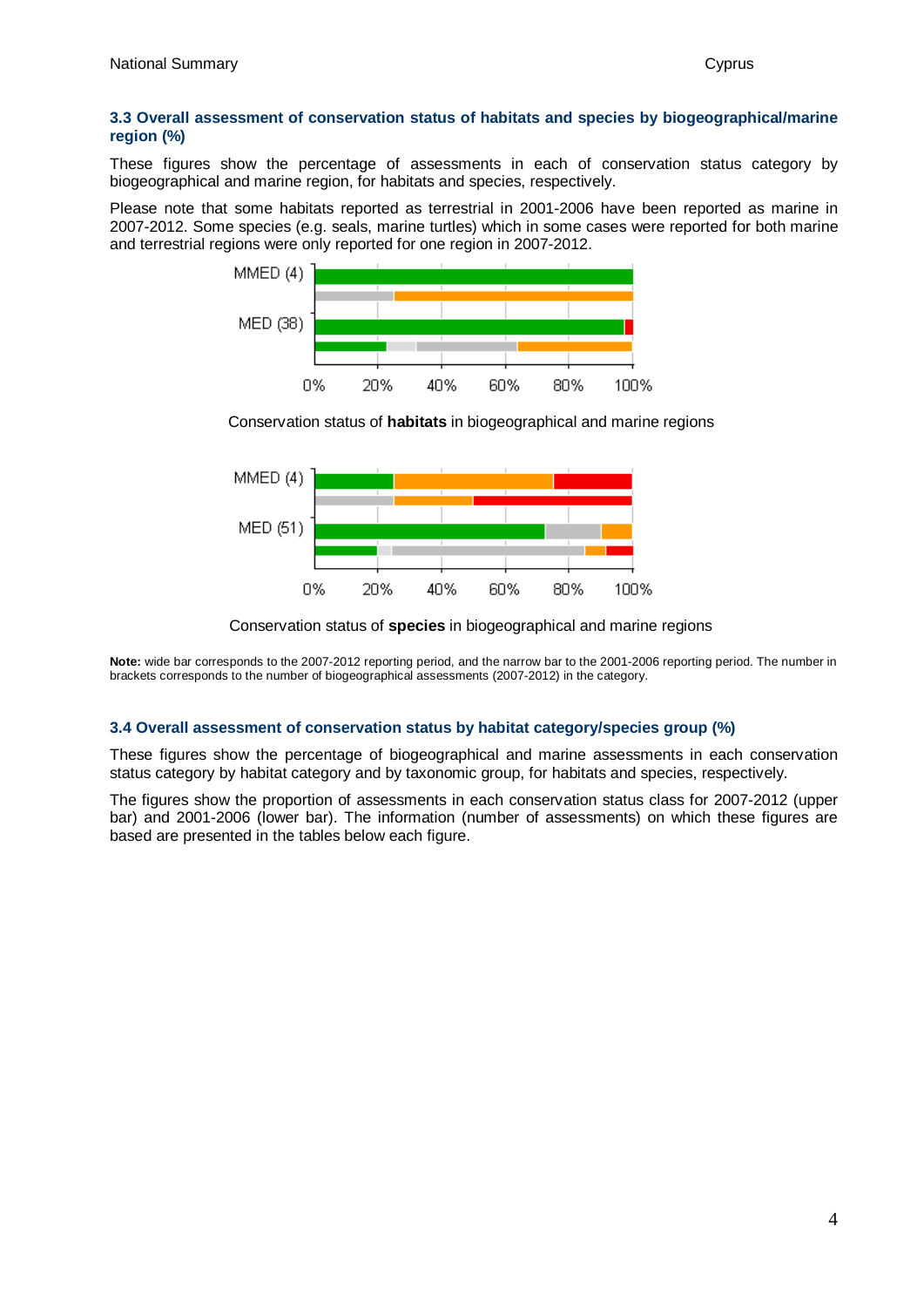**Habitats**



#### Conservation status of **habitats** in biogeographical and marine regions

**Note:** wide bar corresponds to the 2007-2012 reporting period, and the narrow bar to the 2001-2006 reporting period. The number in brackets corresponds to the number of biogeographical assessments (2007-2012) in the category.

|                       | Year of    | <b>HABITATS</b> |           |    |                |                |  |  |  |
|-----------------------|------------|-----------------|-----------|----|----------------|----------------|--|--|--|
| Group                 | assessment | <b>FV</b>       | <b>NA</b> | XX | U1             | U <sub>2</sub> |  |  |  |
| Coastal habitats      | 2007       | 3               | 1         | 1  | $\overline{7}$ |                |  |  |  |
|                       | 2013       | 9               |           |    |                | 1              |  |  |  |
| Dunes habitats        | 2007       |                 | 2         |    | 5              |                |  |  |  |
|                       | 2013       | 5               |           |    |                |                |  |  |  |
| Freshwater habitats   | 2007       |                 |           | 2  | 2              |                |  |  |  |
|                       | 2013       | 4               |           |    |                |                |  |  |  |
| Sclerophyllous scrubs | 2007       | 1               | 1         | 2  | 1              |                |  |  |  |
|                       | 2013       | 3               |           |    |                |                |  |  |  |
| Grasslands            | 2007       | $\overline{2}$  |           | 1  | 1              |                |  |  |  |
|                       | 2013       | 4               |           |    |                |                |  |  |  |
| Rocky habitats        | 2007       |                 |           | 5  |                |                |  |  |  |
|                       | 2013       | 5               |           |    |                |                |  |  |  |
| Forests               | 2007       | $\overline{4}$  |           | 4  | 3              |                |  |  |  |
|                       | 2013       | 11              |           |    |                |                |  |  |  |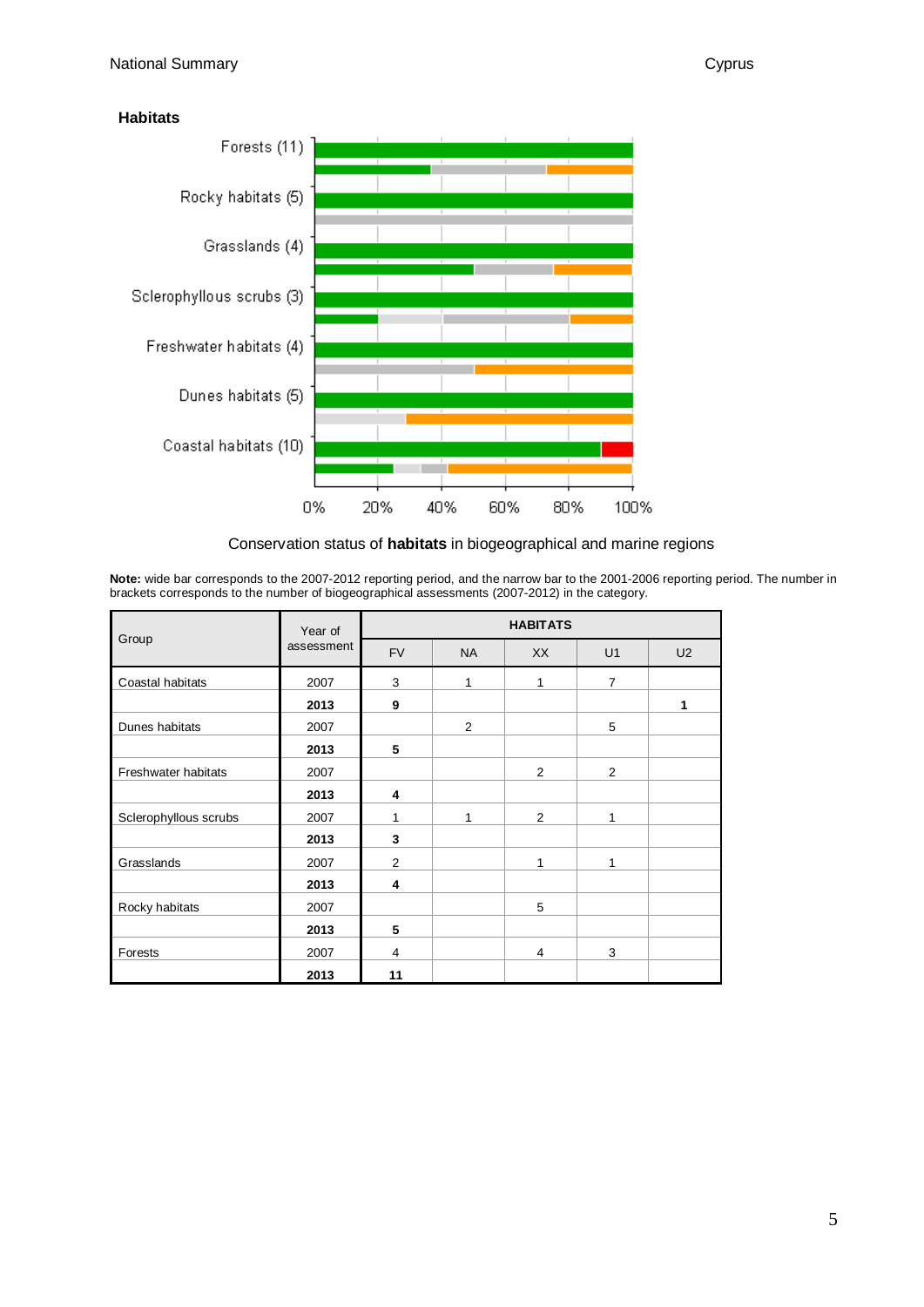**Species**



Conservation status of **species** in biogeographical and marine regions

**Note:** wide bar corresponds to the 2007-2012 reporting period, and the narrow bar to the 2001-2006 reporting period. The number in brackets corresponds to the number of biogeographical assessments (2007-2012) in the category.

|                 | Year of    | <b>SPECIES</b> |           |           |              |                |  |  |  |
|-----------------|------------|----------------|-----------|-----------|--------------|----------------|--|--|--|
| Group           | assessment | <b>FV</b>      | <b>NA</b> | <b>XX</b> | U1           | U <sub>2</sub> |  |  |  |
| Vascular plants | 2007       | 9              |           | 1         | 2            | 2              |  |  |  |
|                 | 2013       | 15             |           |           |              |                |  |  |  |
| Arthropods      | 2007       |                | 1         | 1         |              |                |  |  |  |
|                 | 2013       | $\overline{2}$ |           |           |              |                |  |  |  |
| Fish            | 2007       |                |           |           |              |                |  |  |  |
|                 | 2013       |                |           | 1         |              |                |  |  |  |
| Amphibians      | 2007       |                |           | 1         |              |                |  |  |  |
|                 | 2013       | 3              |           |           |              |                |  |  |  |
| Reptiles        | 2007       |                |           | 9         |              | 3              |  |  |  |
|                 | 2013       | 10             |           |           | $\mathbf{2}$ | 1              |  |  |  |
| <b>Mammals</b>  | 2007       |                | 1         | 17        | 1            | 1              |  |  |  |
|                 | 2013       | 8              |           | 8         | 5            |                |  |  |  |

#### **3.5 Reasons for change in reported values of parameters (%)**

This table provides information on reasons for changes of values reported for the parameters 'Range', 'Area (habitat)', 'Population' and 'Habitat for the species' between reporting periods 2001-2006 and 2007- 2012. The table gives the percentage of habitats/species assessments for which a particular reason for change in values was reported. The reporting format lists three principal reasons for change: genuine change, better knowledge/data and use of different method.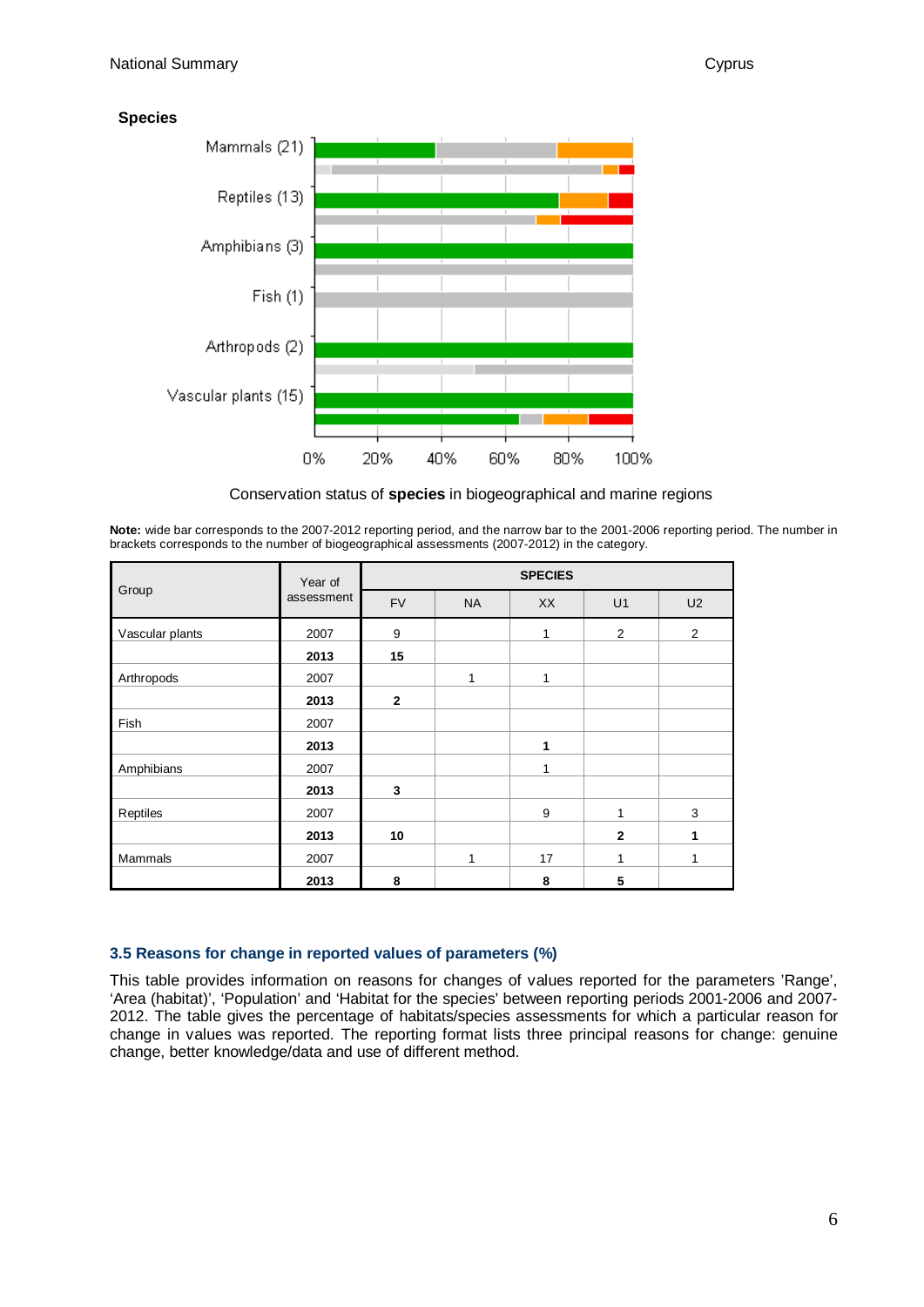| Reason for change       |                          | <b>Habitats</b>            | Species/subspecies       |                 |                                    |  |
|-------------------------|--------------------------|----------------------------|--------------------------|-----------------|------------------------------------|--|
|                         | Surface area of<br>range | Surface area of<br>habitat | Surface area of<br>range | Population size | Area of habitat<br>for the species |  |
| Genuine change          |                          |                            |                          |                 |                                    |  |
| Better knowledge/data   | 90                       | 81                         | 67                       | 65              | 53                                 |  |
| Use of different method | 98                       | 60                         | 80                       | 24              | 47                                 |  |

**Note**: More than one reason for change can be reported for each habitat and species.

## **4 Frequency of main pressures and threats (%) [2](#page-6-0)**

This section provides information on the relative importance of pressures and threats (aggregated to level 1) reported for habitats and species. The figures show the percentage of biogeographical assessments reported as being affected by one or more pressures or threats categorised as of 'high importance'. The information for the number of pressures and threats on which these figures are based are presented in the tables below the figures.

<span id="page-6-0"></span> $2$  The following have been excluded:

<sup>•</sup> Habitats reported as marginal or with scientific reserve.

<sup>•</sup> Species reported as marginal, occasional, newly arriving, regionally extinct before the Habitats Directive came into force and introduced species. In addition reports that give only an information about species without evaluation of the conservation status.

<sup>•</sup> Redundant reports provided for both marine and terrestrial regions for habitats and species and species for which only one, either terrestrial or marine report was expected.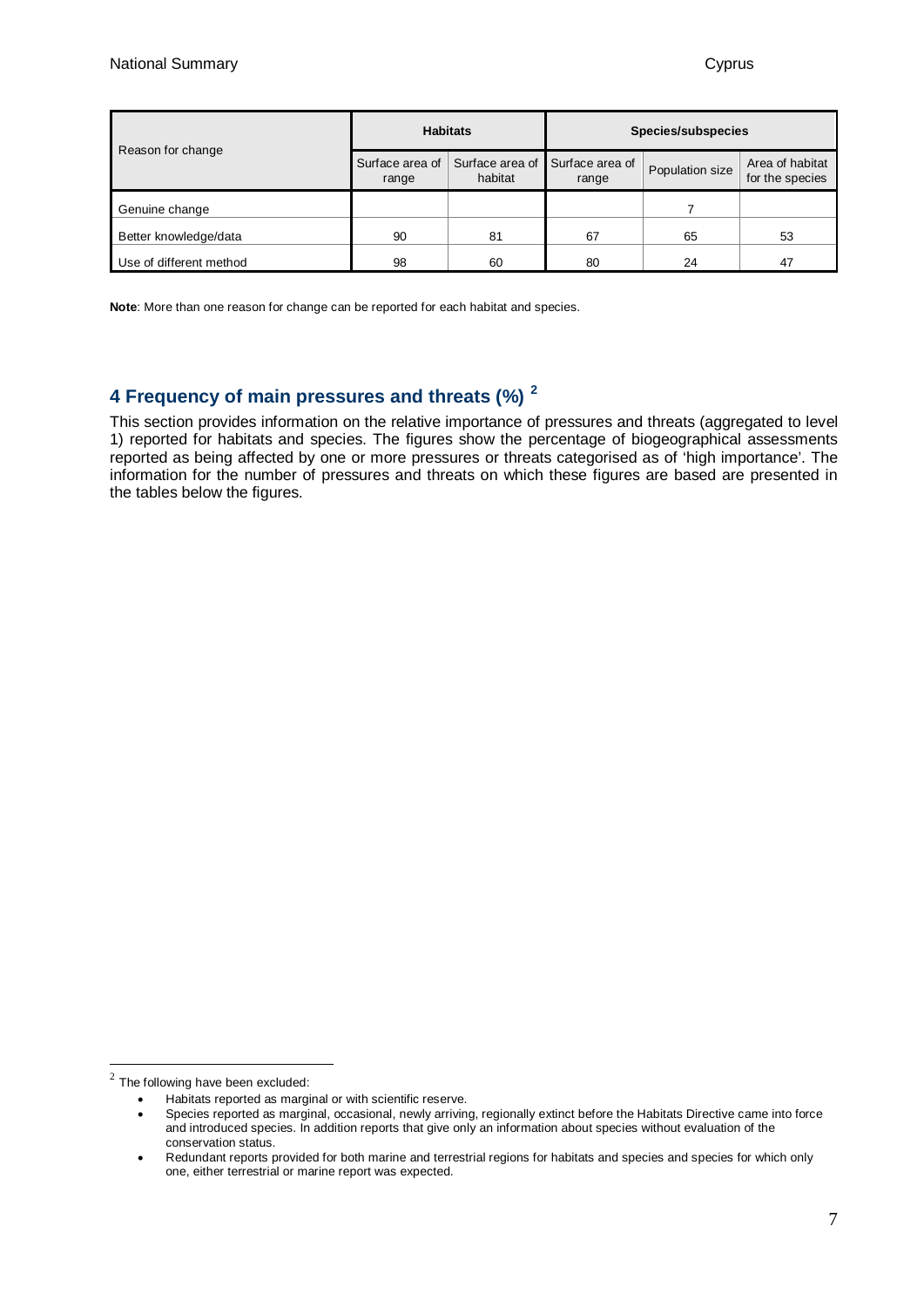

![](_page_7_Figure_3.jpeg)

■ pressure ■ threat

**Note:** Threats and pressures categories not reported are omitted.

| Pressures and threats                                    | <b>HABITATS</b> |                |  |  |
|----------------------------------------------------------|-----------------|----------------|--|--|
|                                                          | threat          | pressure       |  |  |
| A - Agriculture                                          | 2               |                |  |  |
| B - Sylviculture, forestry                               | 2               | 3              |  |  |
| D - Transportation and service corridors                 | $\overline{2}$  | $\overline{2}$ |  |  |
| E - Urbanisation, residential and commercial development | 3               | 4              |  |  |
| G - Human intrusions and disturbances                    | 3               | 3              |  |  |
| I - Invasive, other problematic species and genes        |                 |                |  |  |
| J - Natural System modifications                         | 4               | 4              |  |  |
| L - Geological events, natural catastrophes              |                 |                |  |  |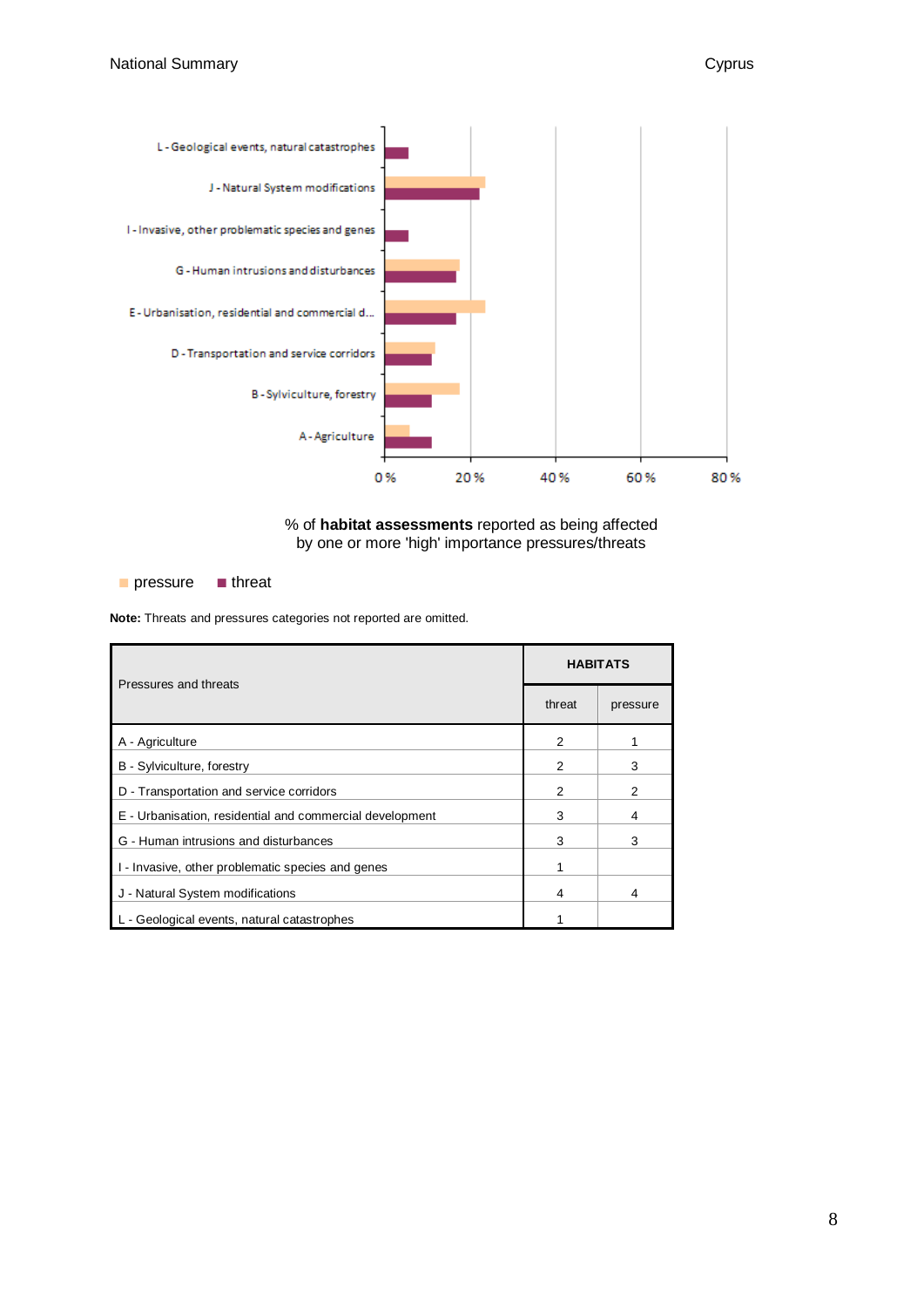![](_page_8_Figure_2.jpeg)

![](_page_8_Figure_3.jpeg)

■ pressure ■ threat

**Note:** Threats and pressures categories not reported are omitted.

| Pressures and threats                                           | <b>SPECIES</b> |          |  |  |
|-----------------------------------------------------------------|----------------|----------|--|--|
|                                                                 | threat         | pressure |  |  |
| A - Agriculture                                                 | 2              | 4        |  |  |
| B - Sylviculture, forestry                                      |                |          |  |  |
| E - Urbanisation, residential and commercial development        | 4              | 4        |  |  |
| F - Biological resource use other than agriculture & forestry   | 6              | 5        |  |  |
| G - Human intrusions and disturbances                           | 4              | 4        |  |  |
| H - Pollution                                                   | 2              | 2        |  |  |
| K - Natural biotic and abiotic processes (without catastrophes) | 3              | 3        |  |  |
| M - Climate change                                              | 2              |          |  |  |

## **5 Natura 2000 coverage and conservation measures [3](#page-8-0)**

**Note:** The figures under section 5 cover only Annex I habitat types and Annex II species.

<span id="page-8-0"></span> $3$  The following have been excluded:

<sup>•</sup> Habitats reported as marginal or with scientific reserve.

<sup>•</sup> Species reported as marginal, occasional, newly arriving, regionally extinct before the Habitats Directive came into force and introduced species. In addition reports that give only an information about species without evaluation of the conservation status.

<sup>•</sup> Redundant reports provided for both marine and terrestrial regions for habitats and species and species for which only one, either terrestrial or marine report was expected.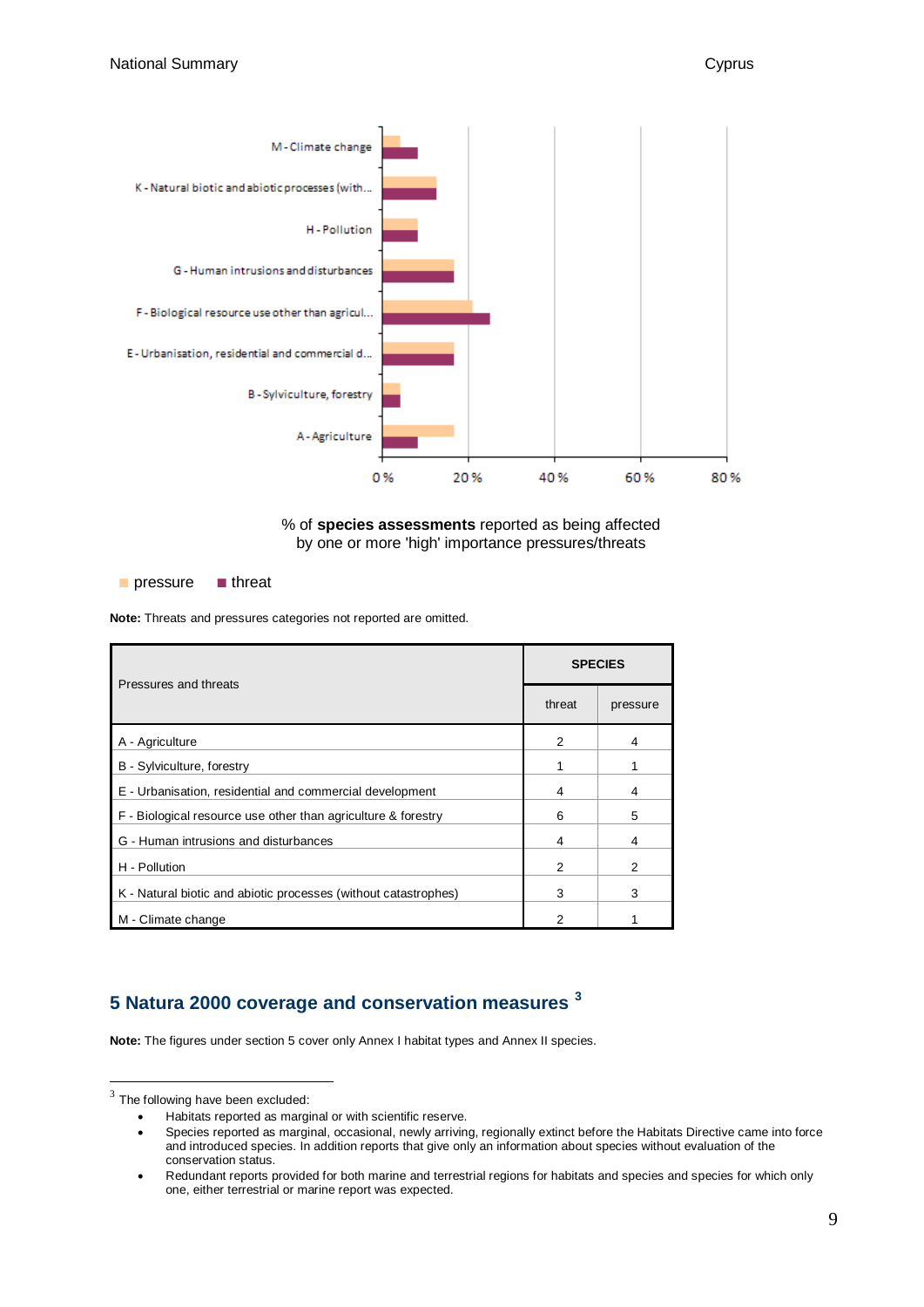#### **5.1 Natura 2000 coverage (%)**

This section presents statistics on the coverage of Annex I habitats and Annex II species in Natura 2000 sites by habitat category/species group. These figures show the percentage of habitats/species assessments in three classes based on coverage by Natura 2000 sites, for habitats and species, respectively. The geometric mean is used if Member States have reported minimum and maximum values. The information for the number of assessments per coverage by Natura 2000 on which these figures are based are presented in the tables below the figures.

![](_page_9_Figure_4.jpeg)

% of **habitat assessments** in 3 classes of coverage by Natura 2000 sites

coverage by Natura 2000 sites : ■ 0-24% ■ 25-74% ■ 75-100%

**Note:** The number in brackets corresponds to the number of biogeographical assessments in the habitat category.

|                            | <b>HABITATS</b> |        |                |         |  |  |  |  |
|----------------------------|-----------------|--------|----------------|---------|--|--|--|--|
| Group                      | $0 - 24%$       | 25-74% | 75-100%        | unknown |  |  |  |  |
| Coastal habitats           | 3               |        | 6              |         |  |  |  |  |
| Dunes habitats             |                 |        | 5              |         |  |  |  |  |
| <b>Freshwater habitats</b> |                 |        | $\overline{2}$ |         |  |  |  |  |
| Sclerophyllous scrubs      |                 | 2      |                |         |  |  |  |  |
| Grasslands                 |                 |        | 4              |         |  |  |  |  |
| Rocky habitats             |                 | 3      |                |         |  |  |  |  |
| Forests                    |                 |        |                |         |  |  |  |  |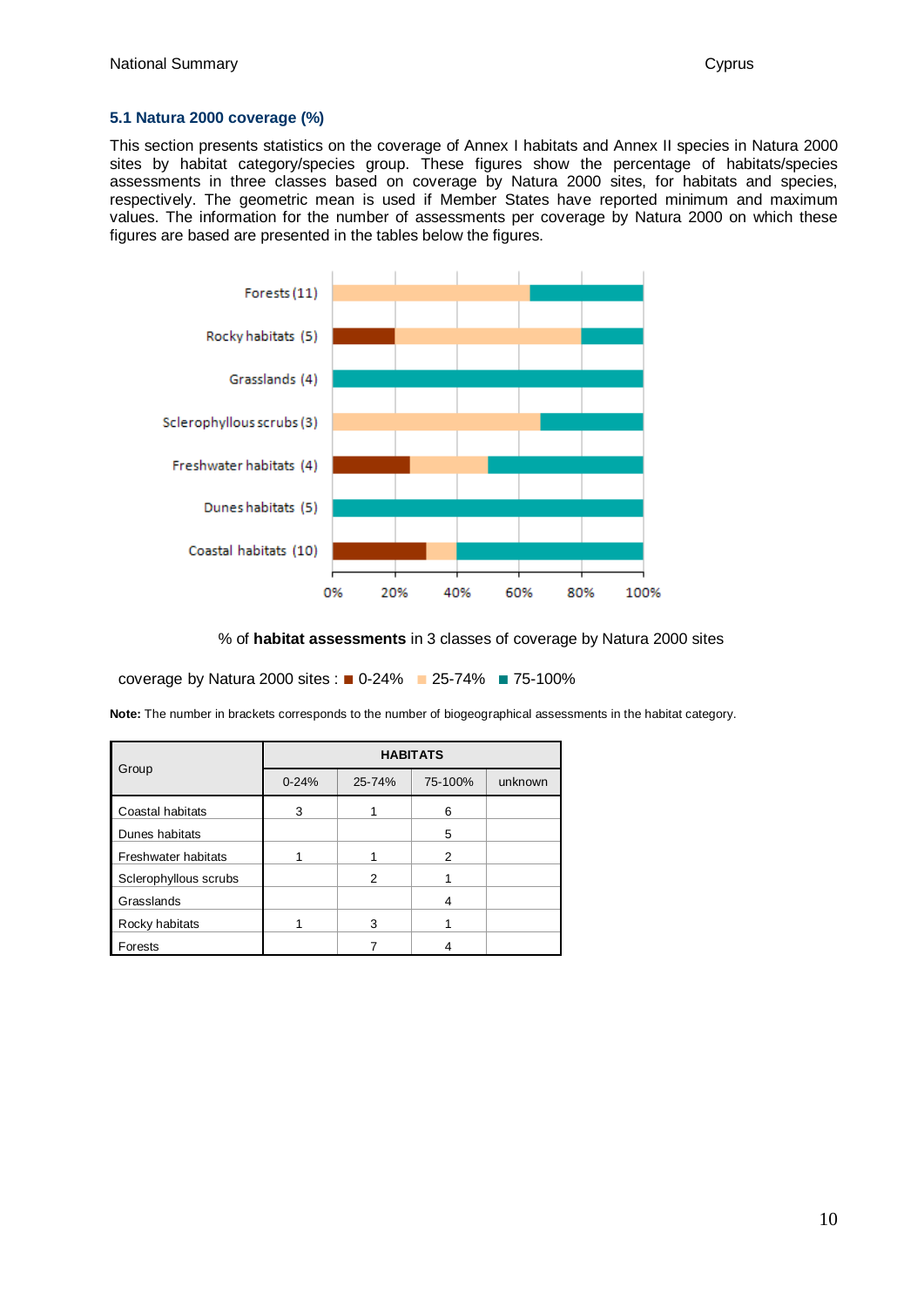![](_page_10_Figure_2.jpeg)

% of **species assessments** in 3 classes of coverage by Natura 2000 sites

coverage by Natura 2000 sites : ■ 0-24% ■ 25-74% ■ 75-100%

**Note:** The number in brackets corresponds to the number of biogeographical assessments in the species category.

|                 | <b>SPECIES</b> |               |         |         |  |  |  |
|-----------------|----------------|---------------|---------|---------|--|--|--|
| Group           | $0 - 24%$      | 25-74%        | 75-100% | unknown |  |  |  |
| Vascular plants |                |               | 10      |         |  |  |  |
| Arthropods      |                | $\mathcal{P}$ |         |         |  |  |  |
| Fish            |                |               |         |         |  |  |  |
| Reptiles        |                | 2             | 3       |         |  |  |  |
| Mammals         | ⌒              |               | 5       |         |  |  |  |

#### **5.2 Main conservation measures (%)**

This section provides information on the relative importance of conservation measures at level 1 implemented during the reporting period 2007-2012 for Annex I habitats and Annex II species. The figures show the percentage of biogeographical assessments for which one or more 'high importance' conservation measures was implemented. Measures not reported are omitted. The information for the number of assessments per measure category on which these figures are based are presented in the tables below the figures.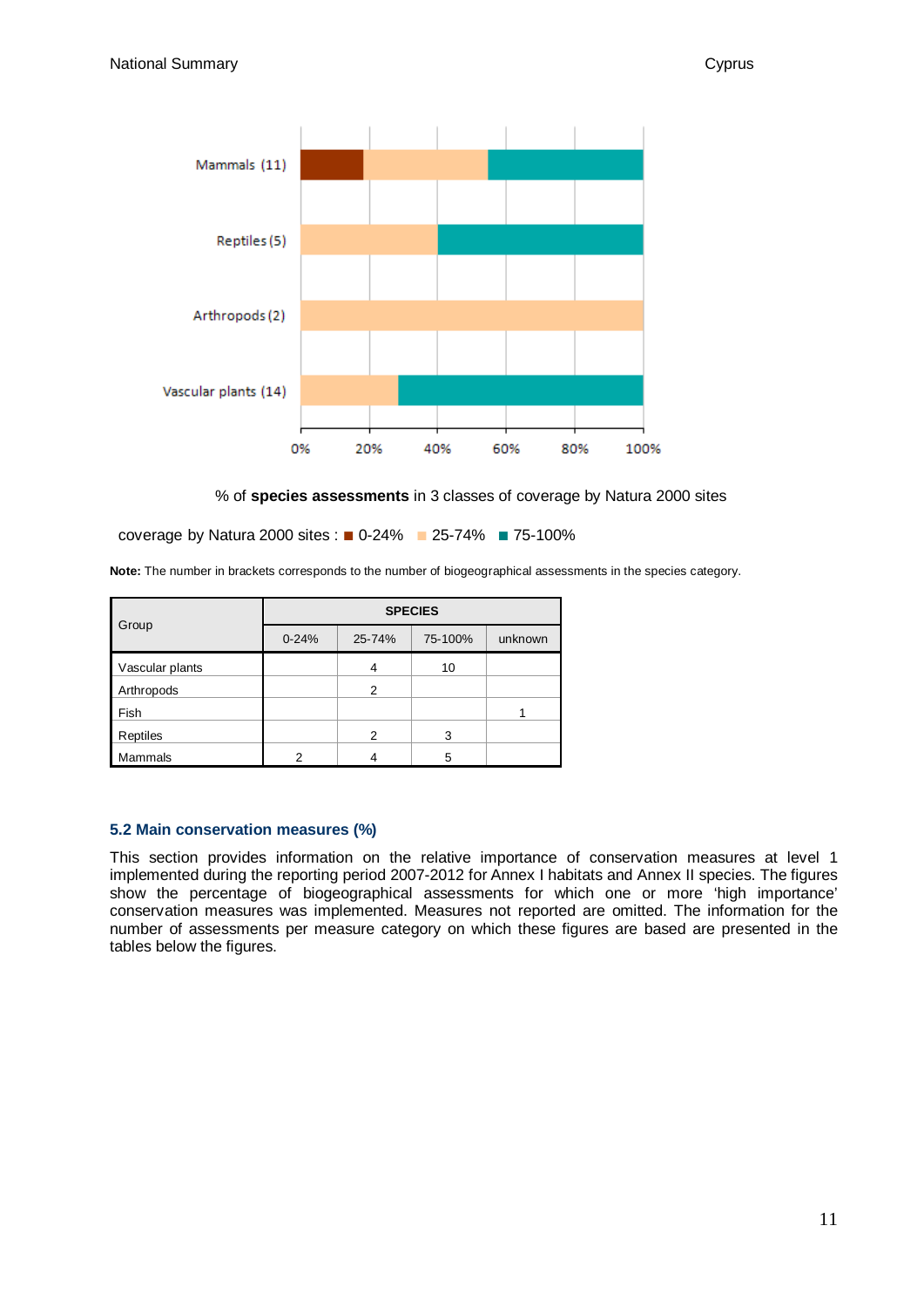![](_page_11_Figure_2.jpeg)

![](_page_11_Figure_3.jpeg)

**Note:** Numbers in brackets correspond to the number of assessments where measure 1, 2, etc. is noted as being of high importance. Occasional and extinct habitat types have been included in calculations.

![](_page_11_Figure_5.jpeg)

![](_page_11_Figure_6.jpeg)

**Note:** Numbers in brackets correspond to the number of assessments where measure 1, 2, etc. is noted as being of high importance. Occasional and extinct species have been included in calculations.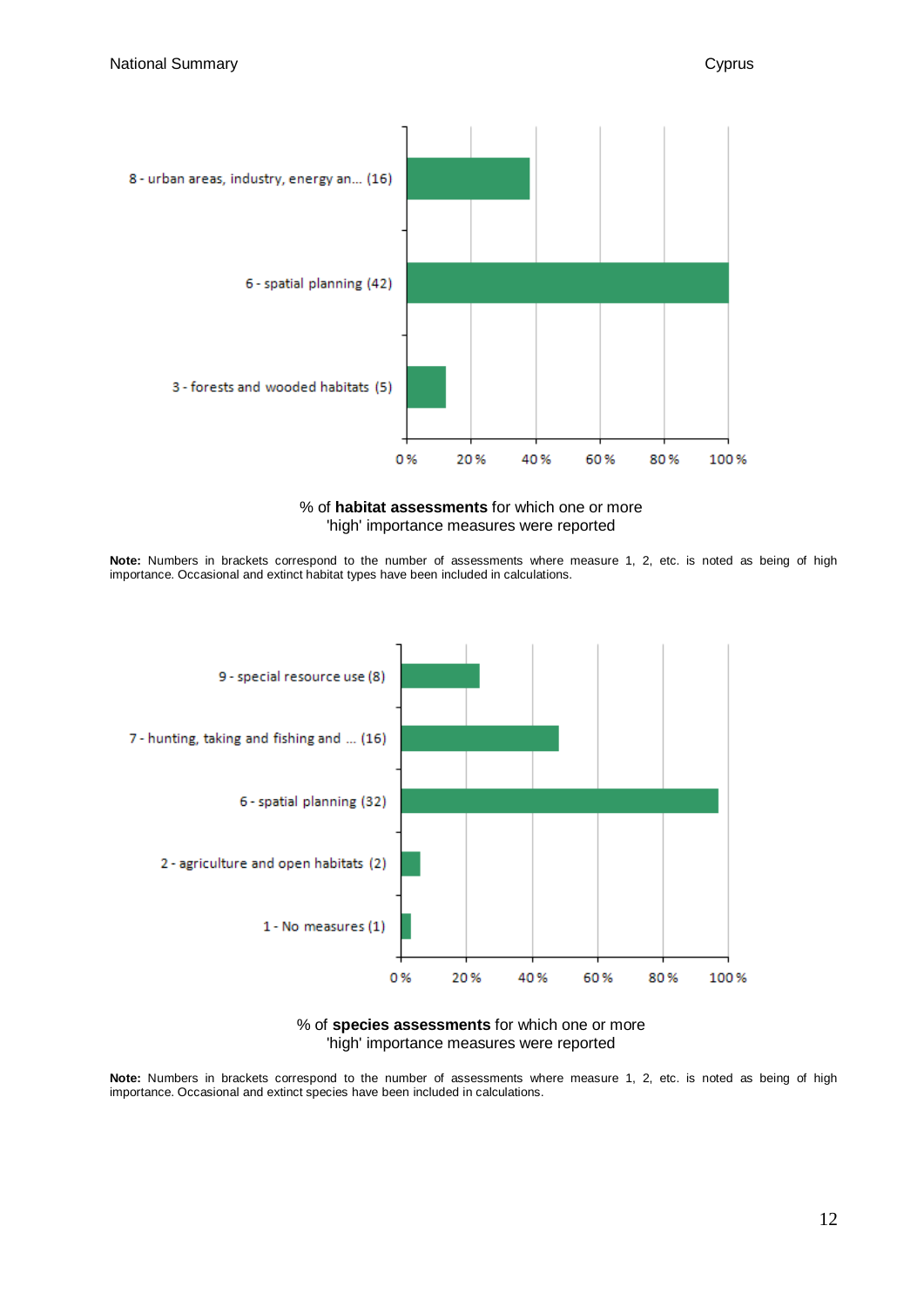#### **5.3 Impact of conservation measures (%)**

This section provides information on the effects of implemented conservation measures for each level 1 measure category. The figures show, for each level 1 measure category, the frequency of reported effects. The information for the number of assessments per measure category on which these figures are based are presented in the tables below the figures (full names of the measures are shown in the tables).

![](_page_12_Figure_4.jpeg)

% of **habitat assessments** for which a particular effect of a measure was reported

■ maintain ■ enhance ■ longterm ■ no effect ■ unknown or not evaluated

**Note**: The numbers in brackets correspond to the numbers of biogeographical assessments for which one or more 'high' importance measure was reported.

| Measure                                                             |    | <b>HABITATS</b> |                                     |  |                                |  |  |  |
|---------------------------------------------------------------------|----|-----------------|-------------------------------------|--|--------------------------------|--|--|--|
|                                                                     |    |                 | maintain enhance longterm no effect |  | unknown<br>or not<br>evaluated |  |  |  |
| 3 - Measures related to forests and wooded habitats                 | 6  |                 | 8                                   |  |                                |  |  |  |
| 6 - Measures related to spatial planning                            |    | 85              | 85                                  |  |                                |  |  |  |
| 8 - Measures related to urban areas, industry, energy and transport | 16 | 16              | 16                                  |  |                                |  |  |  |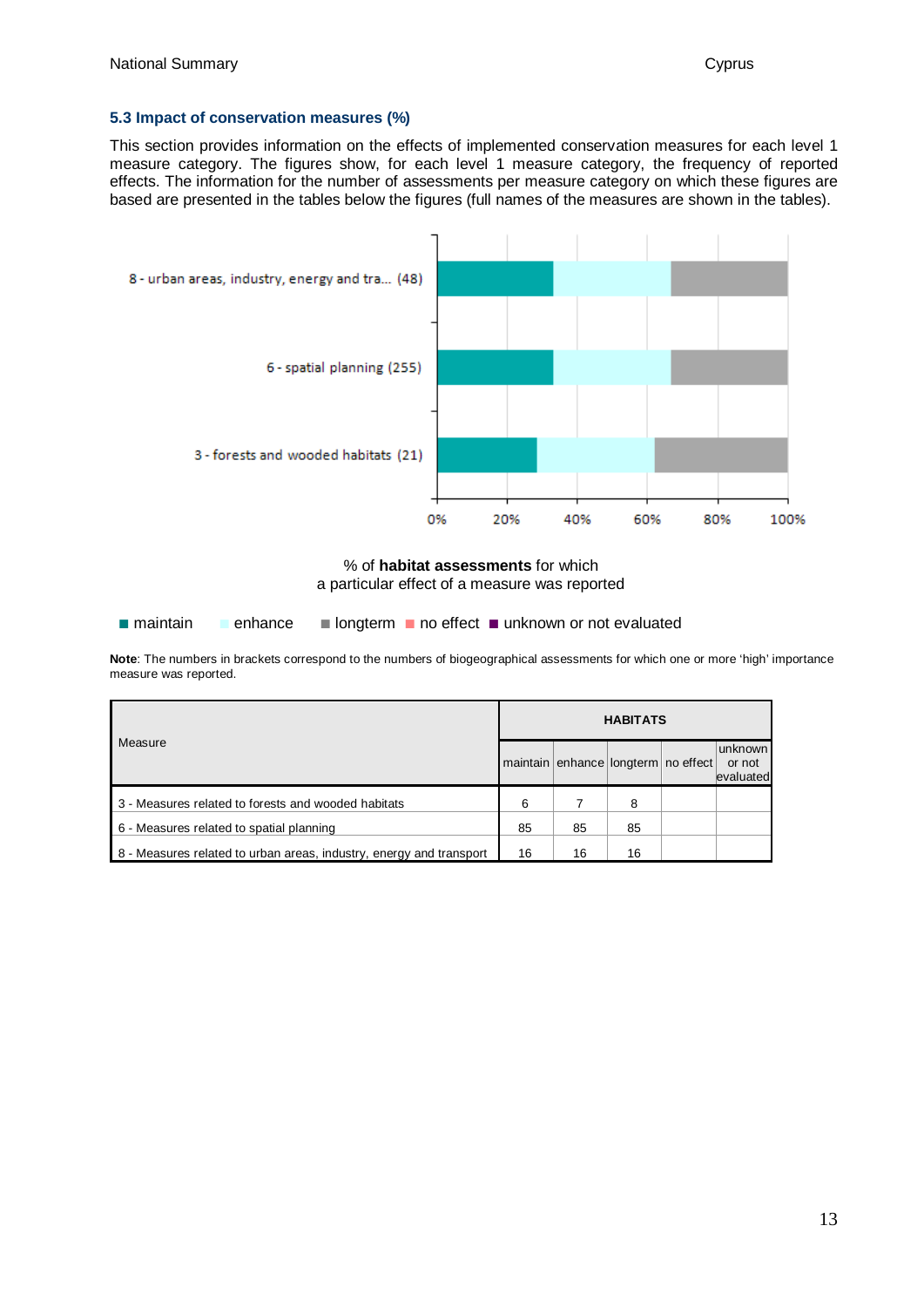![](_page_13_Figure_2.jpeg)

% of **species assessments** for which a particular effect of a measure was reported

■ maintain ■ enhance ■ longterm ■ no effect ■ unknown or not evaluated

**Note**: The numbers in brackets correspond to the numbers of biogeographical assessments for which one or more 'high' importance measure was reported.

|                                                                 |    | <b>SPECIES</b> |    |                                     |           |  |  |  |
|-----------------------------------------------------------------|----|----------------|----|-------------------------------------|-----------|--|--|--|
| Measure                                                         |    |                |    |                                     | unknown   |  |  |  |
|                                                                 |    |                |    | maintain enhance longterm no effect | or not    |  |  |  |
|                                                                 |    |                |    |                                     | evaluated |  |  |  |
| 1 - No measures                                                 |    |                |    |                                     |           |  |  |  |
| 2 - Measures related to agriculture and open habitats           |    |                |    |                                     |           |  |  |  |
| 6 - Measures related to spatial planning                        | 64 | 64             | 66 |                                     |           |  |  |  |
| 7 - Measures related to hunting, taking and fishing and species |    |                |    |                                     |           |  |  |  |
| management                                                      |    | 4              | 4  |                                     | 13        |  |  |  |
| 9 - Measures related to special resource use                    |    |                |    |                                     |           |  |  |  |

# **6 Data quality and completeness [4](#page-13-0)**

The aim of this section is to provide an overview of the data gaps in the report; most of these gaps are due to insufficient knowledge. This section does not refer to potential errors or technical problems in the Member State's report and concentrates on what is relevant for evaluating data completeness.

The tables give percentages of habitats/species assessments with unknown or missing information for components of conservation status and conclusions.

<span id="page-13-0"></span> $4$  The statistics on missing information take into account that for the plant species listed in Annex V at the genus level only 'Overall assessment of conservation status' and 'Overall trend' are mandatory. The same approach was used for the species extinct after the Habitats Directive came into force.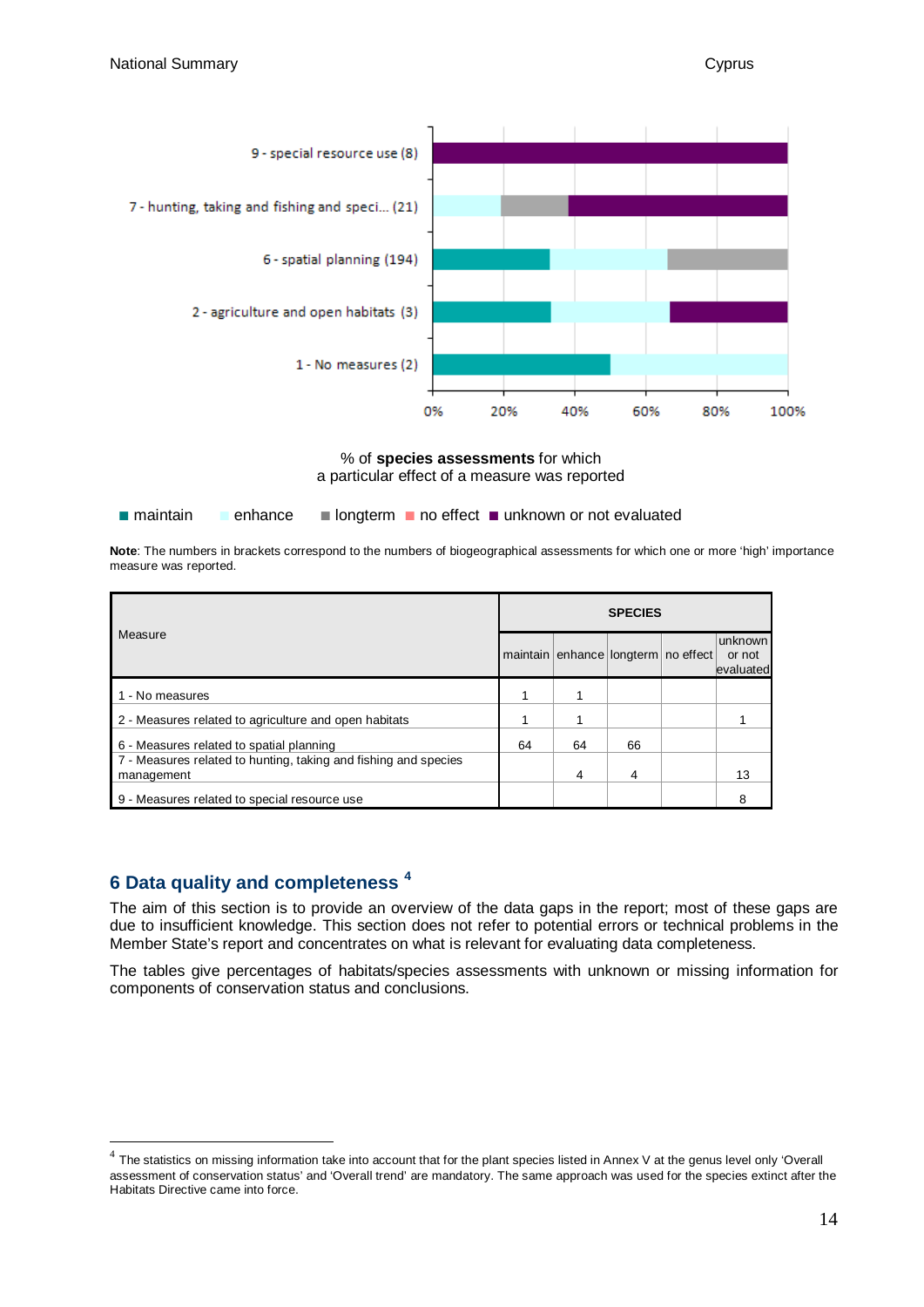## **6.1 a) Percentage of mandatory information that is missing (%)**

## **Habitats**

|                       | Area                | 0 |
|-----------------------|---------------------|---|
|                       | Trend               | 0 |
| Habitat range         | Reference value     | 0 |
|                       | Conclusion          | 0 |
|                       | Area                | 0 |
| Habitat area          | Trend               | 0 |
|                       | Reference value     | 0 |
|                       | Conclusion          | 0 |
|                       |                     |   |
| Structure & functions | Conclusion          | 0 |
| Future prospects      | Conclusion          | 0 |
|                       | Pressures & threats | 0 |
|                       | Coverage            | 0 |
| Natura 2000           | <b>Measures</b>     | 0 |
|                       | Conclusion          | 0 |
| Overall               | Trend               | 0 |

## **Species**

|                     | Area                     | 0        |
|---------------------|--------------------------|----------|
|                     | Trend                    | $\Omega$ |
| Species range       | Reference value          | 0        |
|                     | Conclusion               | 0        |
|                     | <b>Size</b>              | 0        |
| Species population  | Trend                    | 0        |
|                     | Reference value          | 0        |
|                     | Conclusion               | 0        |
|                     | Area                     | $\Omega$ |
|                     | Trend                    | $\Omega$ |
| Habitat for species | Area of suitable habitat | 80       |
|                     | Conclusion               | 0        |
| Future prospects    | Conclusion               | 0        |
| Pressures & threats |                          | $\Omega$ |
| Natura 2000         | Coverage                 | 0        |
|                     | <b>Measures</b>          | 0        |
|                     | Conclusion               | 0        |
| Overall             | Trend                    | 0        |
|                     | Maps                     | 0        |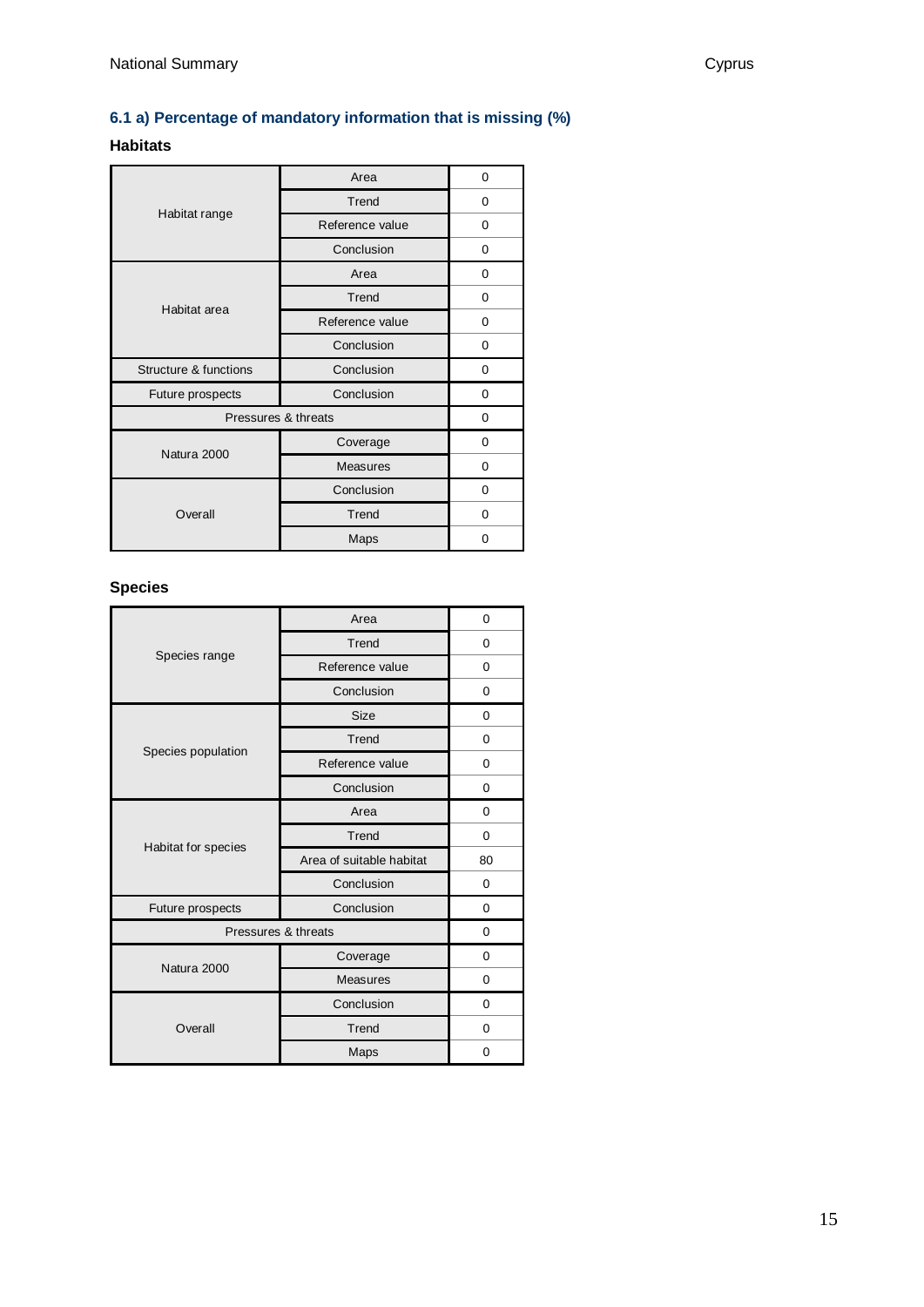#### **6.1 b) Percentage of mandatory information reported as unknown (%)**

### **Habitats**

|                       | Area                | 0        |
|-----------------------|---------------------|----------|
|                       | Trend               | 0        |
| Habitat range         | Reference value     | 0        |
|                       | Conclusion          | 0        |
|                       | Area                | 0        |
| Habitat area          | Trend               | 0        |
|                       | Reference value     | 0        |
|                       | Conclusion          | 0        |
|                       |                     |          |
| Structure & functions | Conclusion          | 0        |
| Future prospects      | Conclusion          | 0        |
|                       | Pressures & threats | $\Omega$ |
|                       | Coverage            | $\Omega$ |
| Natura 2000           | Measures            | 0        |
|                       | Conclusion          | 0        |
| Overall               | Trend               | 0        |

#### **Species**

|                     | Area                     | 0        |
|---------------------|--------------------------|----------|
|                     | Trend                    | 35       |
| Species range       | Reference value          | 13       |
|                     | Conclusion               | 13       |
|                     | <b>Size</b>              | 25       |
| Species population  | Trend                    | 44       |
|                     | Reference value          | 40       |
|                     | Conclusion               | 31       |
|                     | Area                     | $\Omega$ |
|                     | Trend                    | 25       |
| Habitat for species | Area of suitable habitat | 0        |
|                     | Conclusion               | 18       |
| Future prospects    | Conclusion               | 16       |
| Pressures & threats |                          | 5        |
| Natura 2000         | Coverage                 | 3        |
|                     | <b>Measures</b>          | 3        |
|                     | Conclusion               | 16       |
| Overall             | Trend                    | 12       |
|                     | Maps                     | 4        |

#### **6.2 Methods used to estimate values in Member State reports (%)**

This section presents information about the quality of estimated values and trends in habitat and species biogeographical reports. For some parameters and trends, the reporting format requires an indication of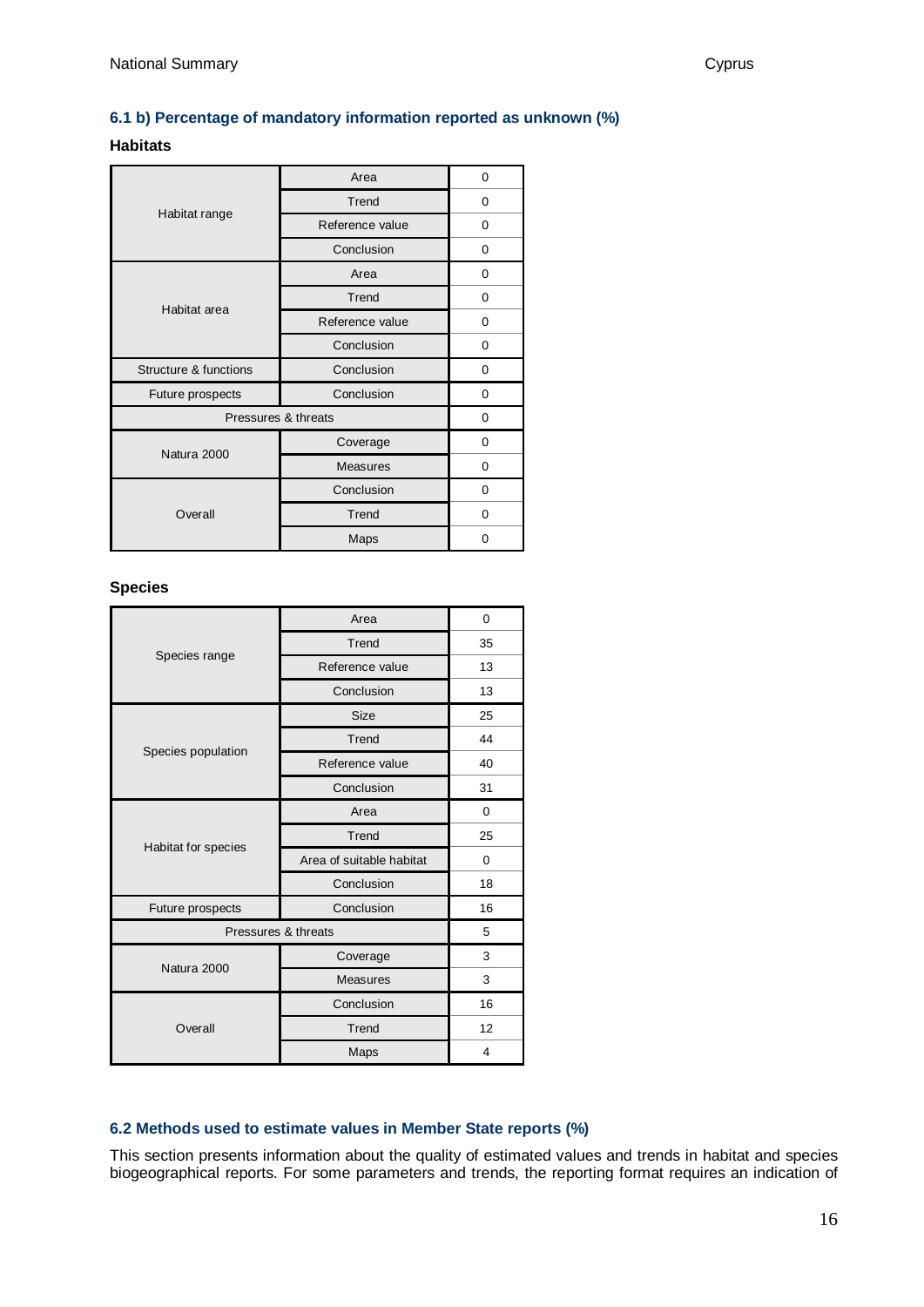which of three methods (complete survey or a statistically robust estimate, partial data with some extrapolation and/or modelling, expert opinion with no or minimal sampling) have been used to estimate the values or trends. The tables in this section present percentage of habitats/species assessments for which values were estimated by each of the three methods mentioned above.

#### **Habitats**

|                          | Map | Range | Area |    | Area trend Str.&Funct. | N2000 | Average |
|--------------------------|-----|-------|------|----|------------------------|-------|---------|
| Expert opinion (%)       |     |       |      |    | 5                      | 5     |         |
| <b>Extrapolation (%)</b> | 71  | 81    | 81   | 76 | 83                     | 74    | 78      |
| Complete survey (%)      | 29  | 19    | 19   | 17 | 12                     | 21    | 19      |
| Absent data (%)          |     |       |      |    |                        |       |         |

#### **Species**

|                          | Map | Range | Population   Pop. trend |    | <b>Habitat</b> | N2000 | Average |
|--------------------------|-----|-------|-------------------------|----|----------------|-------|---------|
| Expert opinion (%)       |     |       | 9                       | 24 | 13             | 6     | 11      |
| <b>Extrapolation (%)</b> | 58  | 64    | 65                      | 29 | 75             | 52    | 57      |
| Complete survey (%)      | 31  | 27    | 24                      | 22 | 9              | 39    | 25      |
| Absent data (%)          |     |       |                         | 25 | 4              |       |         |

#### **Source of information:**

[Link to the national general report on CDR](http://cdr.eionet.europa.eu/Converters/run_conversion?file=cy/eu/art17/envujpbvg/CY_habitats_general_report.xml&conv=348&source=remote) [Link to the national report for habitats on CDR](http://cdr.eionet.europa.eu/Converters/run_conversion?file=cy/eu/art17/envujpbvg/CY_habitats_reports.xml&conv=350&source=remote) [Link to the national report for species on CDR](http://cdr.eionet.europa.eu/Converters/run_conversion?file=cy/eu/art17/envujpbvg/CY_species_reports.xml&conv=354&source=remote)

Other links (national links to be provided by the Member State)

### **7. List of habitats and species reported and their conservation status**

This section lists habitats and species reported by the Member State and the overall conclusions on their conservation status for the reporting period 2001-2006 (indicated as 2007) and 2007-2012 (indicated as 2013). Information from the audit trail has been used for this list and its focus is on what was reported in 2013 (please note that occurrences e.g. OCC, PEX if only reported in 2007 are not included in the list and OCC, PEX etc are listed only in the second table after the main list of habitats/species). In addition the list includes information provided by the Member State on the nature of change in the overall conservation status between the reporting periods.

The codes are the following :

- a = there is a genuine change: the overall conservation status improved (or deteriorated) due to natural or non-natural reasons (management, intervention, etc.)
- b1 = the change observed is due to more accurate data (e.g. better mapping of distribution) or improved knowledge (e.g. on ecology of species or habitat)
- $b2 =$  the change observed is due to a taxonomic review: one taxon becoming several taxa, or vice versa<br> $c1 =$  the change observed is due to use of different methods to measure or evaluate individual parameter

= the change observed is due to use of different methods to measure or evaluate individual parameters or the overall conservation status

c2 = the change observed is mainly due to the use of different thresholds e.g. to fix Favourable reference values  $d = no$  information about the nature of change

- no information about the nature of change
- e = the change observed is due to less accurate or absent data than the one used in the previous reporting period

nc = no change (e.g. overall trend in conservation status only evaluated in 2013 but assumed to be the same in 2007 or not known)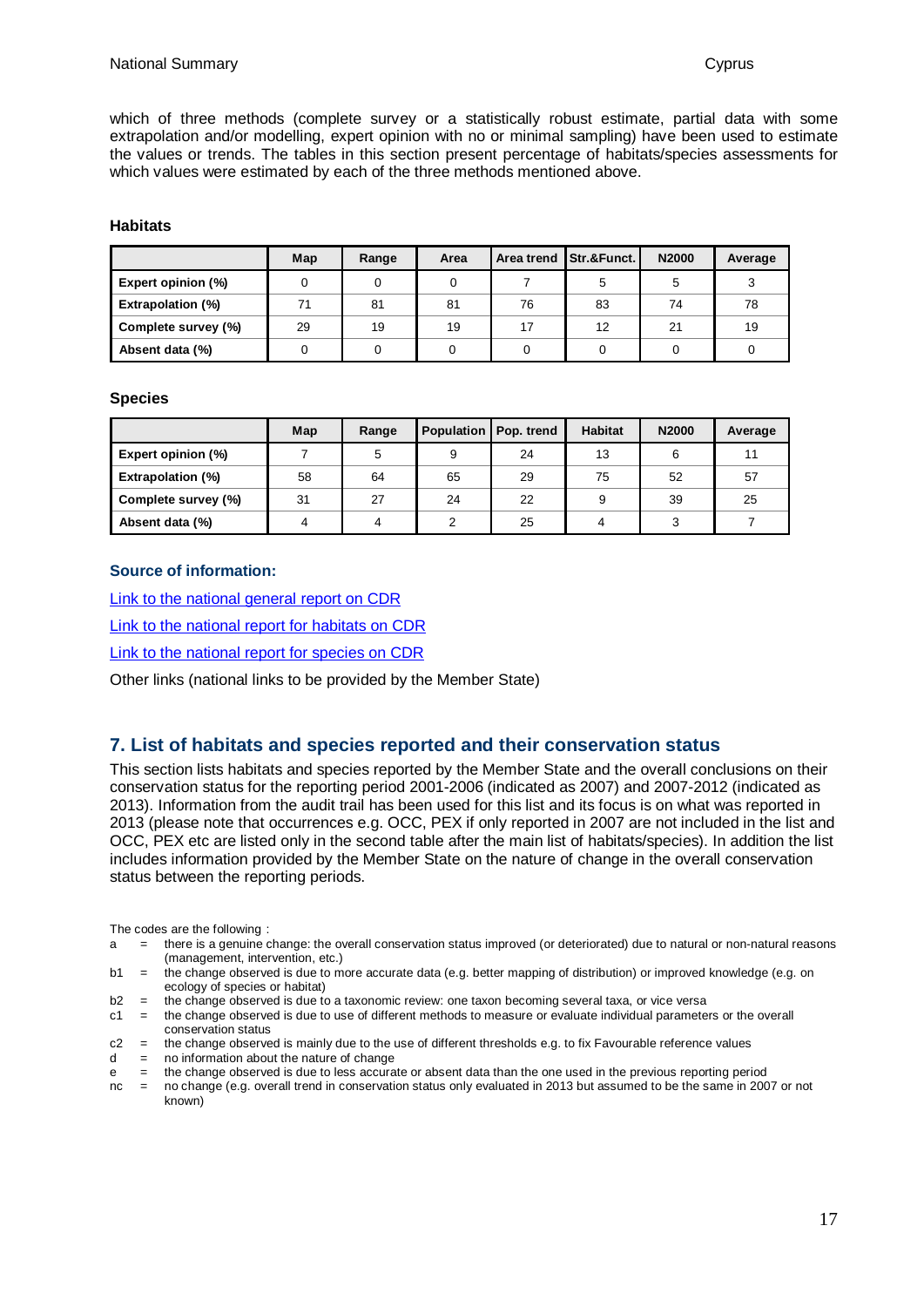# **Habitats reported by Cyprus**

| Group                    | <b>Name</b>                                                                                    | Code             | Year         | <b>MED</b>               | <b>MMED</b> |
|--------------------------|------------------------------------------------------------------------------------------------|------------------|--------------|--------------------------|-------------|
| Forests                  | (Sub-) Mediterranean pine forests<br>with endemic black pines                                  | 9530             | 2013<br>2007 | FV<br><b>FV</b>          |             |
|                          | Cedrus brevifolia forests<br>(Cedrosetum brevifoliae)                                          | 9590             | 2013<br>2007 | FV.<br>FV.               |             |
|                          | Cupressus forests (Acero-<br>Cupression)                                                       | 9290             | 2013<br>2007 | FV<br>XX<br>b1           |             |
|                          | Endemic forests with Juniperus spp.                                                            | 9560             | 2013<br>2007 | FV<br>XХ<br>b1           |             |
|                          | Mediterranean pine forests with<br>endemic Mesogean pines                                      | 9540             | 2013<br>2007 | FV<br><b>FV</b>          |             |
|                          | Olea and Ceratonia forests                                                                     | 9320             | 2013<br>2007 | <b>FV</b><br>XX<br>b1    |             |
|                          | Platanus orientalis and Liquidambar<br>orientalis woods (Platanion orientalis)                 | 92C0             | 2013<br>2007 | <b>FV</b><br>$U1+$<br>b1 |             |
|                          | Salix alba and Populus alba galleries                                                          | 92A0             | 2013<br>2007 | FV.<br>$U1+$<br>b1       |             |
|                          | Scrub and low forest vegetation with<br>Quercus alnifolia                                      | 9390             | 2013<br>2007 | FV<br>FV.                |             |
|                          | Southern riparian galleries and<br>thickets (Nerio-Tamaricetea and<br>Securinegion tinctoriae) | 92D <sub>0</sub> | 2013<br>2007 | FV.<br>XX<br>b1          |             |
|                          | Woodlands with Quercus infectoria<br>(Anagyro foetidae-Quercetum<br>infectoriae)               | 93A0             | 2013<br>2007 | FV.<br>$U1+$<br>b1       |             |
| Rocky habitats           | Calcareous rocky slopes with<br>chasmophytic vegetation                                        | 8210             | 2013<br>2007 | FV.<br>XХ<br>b1          |             |
|                          | Caves not open to the public                                                                   | 8310             | 2013<br>2007 | FV.<br>XХ<br>b1          |             |
|                          | Eastern Mediterranean screes                                                                   | 8140             | 2013<br>2007 | FV<br>XХ<br>b1           |             |
|                          | Siliceous rocky slopes with<br>chasmophytic vegetation                                         | 8220             | 2013<br>2007 | <b>FV</b><br>XХ<br>b1    |             |
|                          | Submerged or partially submerged<br>sea caves                                                  | 8330             | 2013<br>2007 |                          | XХ<br>b1    |
| Grasslands               | Mediterranean tall humid grasslands<br>of the Molinio-Holoschoenion                            | 6420             | 2013<br>2007 | FV.<br>$U1+$<br>b1       |             |
|                          | Peat grasslands of Troodos                                                                     | 6460             | 2013<br>2007 | FV.<br>FV.               |             |
|                          | Pseudo-steppe with grasses and<br>annuals of the Thero-Brachypodietea                          | 6220             | 2013<br>2007 | FV<br>XX<br>b1           |             |
|                          | Serpentinophilous grassland of<br>Cyprus                                                       | 62B0             | 2013<br>2007 | FV.<br><b>FV</b>         |             |
| Sclerophyllous<br>scrubs | Arborescent matorral with Juniperus<br>spp.                                                    | 5210             | 2013<br>2007 | FV.<br>FV.<br>b1         |             |
|                          | Sarcopoterium spinosum phryganas                                                               | 5420             | 2013<br>2007 | FV<br>XХ<br>b1           |             |
|                          | Thermo-Mediterranean and pre-<br>desert scrub                                                  | 5330             | 2013<br>2007 | FV.<br>XХ<br>b1          |             |
| Freshwater habitats      | Hard oligo-mesotrophic waters with<br>benthic vegetation of Chara spp.                         | 3140             | 2013<br>2007 | FV<br>XХ<br>b1           |             |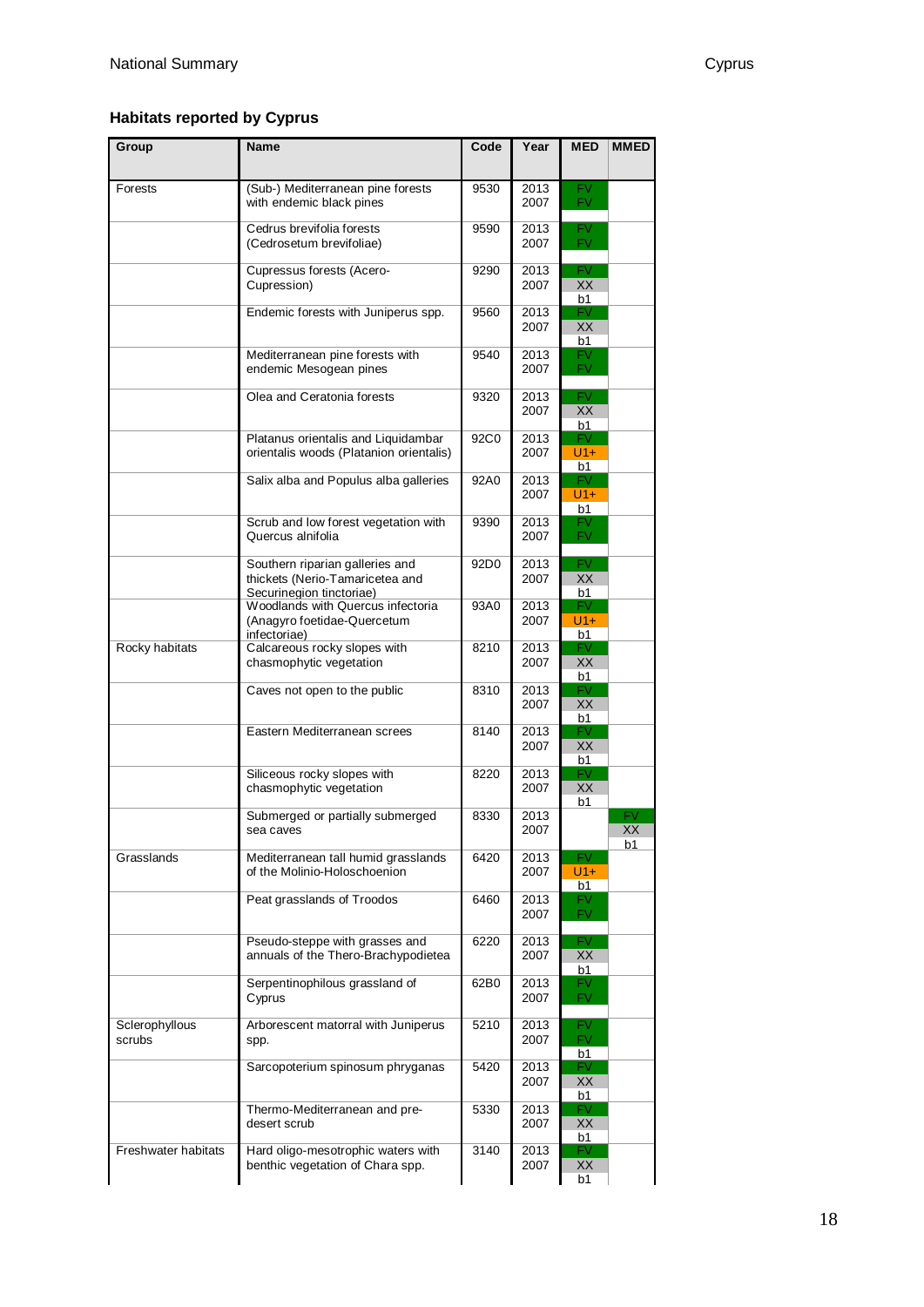| Group            | <b>Name</b>                                                                          | Code | Year         | <b>MED</b>                     | <b>MMED</b>                             |
|------------------|--------------------------------------------------------------------------------------|------|--------------|--------------------------------|-----------------------------------------|
|                  | Intermittently flowing Mediterranean<br>rivers of the Paspalo-Agrostidion            | 3290 | 2013<br>2007 | FV.<br>$U1+$<br>b1             |                                         |
|                  | Mediterranean temporary ponds                                                        | 3170 | 2013<br>2007 | FV.<br>$U1+$<br>b1             |                                         |
|                  | Natural eutrophic lakes with<br>Magnopotamion or Hydrocharition -<br>type vegetation | 3150 | 2013<br>2007 | FV<br>XX<br>b1                 |                                         |
| Dunes habitats   | Brachypodietalia dune grasslands<br>with annuals                                     | 2240 | 2013<br>2007 | FV.<br>$U1+$<br>b1             |                                         |
|                  | Cisto-Lavenduletalia dune<br>sclerophyllous scrubs                                   | 2260 | 2013<br>2007 | FV.<br>$U1+$<br>b1             |                                         |
|                  | Coastal dunes with Juniperus spp.                                                    | 2250 | 2013<br>2007 | FV.<br>$U1+$<br>b1             |                                         |
|                  | Embryonic shifting dunes                                                             | 2110 | 2013<br>2007 | FV.<br>$U1+$<br>b1             |                                         |
|                  | Malcolmietalia dune grasslands                                                       | 2230 | 2013<br>2007 | FV.<br>$U1+$<br>b1             |                                         |
| Coastal habitats | Annual vegetation of drift lines                                                     | 1210 | 2013<br>2007 | $U2=$<br>FV.<br>b <sub>1</sub> |                                         |
|                  | Halo-nitrophilous scrubs (Pegano-<br>Salsoletea)                                     | 1430 | 2013<br>2007 | FV.<br><b>XX</b><br>b1         |                                         |
|                  | Iberian gypsum vegetation<br>(Gypsophiletalia)                                       | 1520 | 2013<br>2007 | FV.<br>U1<br>b1                |                                         |
|                  | Mediterranean and thermo-Atlantic<br>halophilous scrubs (Sarcocornetea<br>fruticosi) | 1420 | 2013<br>2007 | FV.<br>$U1+$<br>b1             |                                         |
|                  | Mediterranean salt meadows<br>(Juncetalia maritimi)                                  | 1410 | 2013<br>2007 | FV.<br>$U1+$<br>b1             |                                         |
|                  | Posidonia beds (Posidonion<br>oceanicae)                                             | 1120 | 2013<br>2007 |                                | <b>FV</b><br>$U1+$<br>b <sub>1</sub>    |
|                  | Reefs                                                                                | 1170 | 2013<br>2007 |                                | <b>FV</b><br>$U1+$<br>b <sub>1</sub>    |
|                  | Salicornia and other annuals<br>colonizing mud and sand                              | 1310 | 2013<br>2007 | FV<br><b>FV</b>                |                                         |
|                  | Sandbanks which are slightly<br>covered by sea water all the time                    | 1110 | 2013<br>2007 |                                | FV.<br>U <sub>1</sub><br>b <sub>1</sub> |
|                  | Vegetated sea cliffs of the<br>Mediterranean coasts with endemic<br>Limonium spp.    | 1240 | 2013<br>2007 | FV<br><b>FV</b>                |                                         |

**Habitat types reported as scientific reserve (SR), extinct after the Habitats Directive came into force (EX), marginal (MAR), invalid report in marine region (IRM) etc. (only listed when a scientific reserve etc has been reported)**

| Group               | <b>Name</b>                                   | Code | Year         | <b>MMED</b> |
|---------------------|-----------------------------------------------|------|--------------|-------------|
| Coastal<br>habitats | Submarine structures made by<br>leaking gases | 1180 | 2013<br>2007 | SR XX       |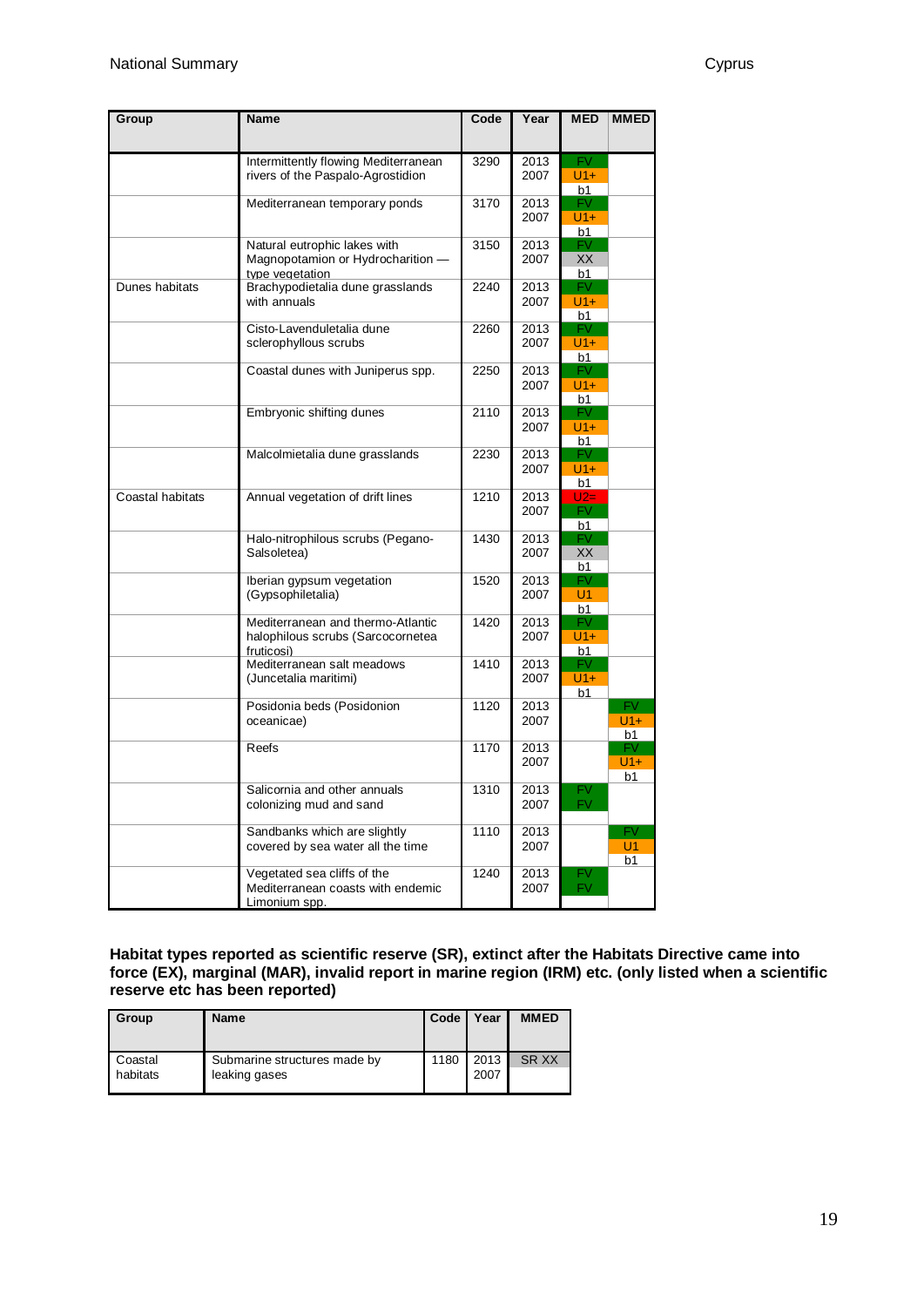## **Species reported by Cyprus**

| Group           | <b>Name</b>                                | Code | Year         | <b>MED</b>                     | <b>MMED</b>     |
|-----------------|--------------------------------------------|------|--------------|--------------------------------|-----------------|
| Vascular plants | Arabis kennedyae                           | 2103 | 2013<br>2007 | <b>FV</b><br>$U2+$             |                 |
|                 | Astragalus macrocarpus ssp.<br>lefkarensis | 2131 | 2013<br>2007 | h1<br>FV.<br>FV.               |                 |
|                 | Centaurea akamantis                        | 2250 | 2013<br>2007 | FV.<br>FV.                     |                 |
|                 | Chionodoxa lochiae                         | 2283 | 2013<br>2007 | FV.<br>FV.                     |                 |
|                 | Crepis pusilla                             | 4082 | 2013<br>2007 | $\overline{\mathsf{FV}}$<br>XX |                 |
|                 | Crocus cyprius                             | 2306 | 2013<br>2007 | b1<br>FV<br><b>FV</b>          |                 |
|                 | Crocus hartmannianus                       | 2307 | 2013<br>2007 | <b>FV</b><br>U <sub>2</sub>    |                 |
|                 | Mandragora officinarum                     | 1706 | 2013<br>2007 | b1<br>FV.                      |                 |
|                 | Ophrys kotschyi                            | 2329 | 2013<br>2007 | b1<br>FV<br>FV.                |                 |
|                 | Phlomis brevibracteata                     | 2209 | 2013<br>2007 | FV.<br><b>FV</b>               |                 |
|                 | Phlomis cypria                             | 2210 | 2013<br>2007 | FV.<br><b>FV</b>               |                 |
|                 | Pinguicula crystallina                     | 2227 | 2013<br>2007 | FV.<br>FV.                     |                 |
|                 | Ranunculus kykkoensis                      | 2096 | 2013<br>2007 | FV<br><b>FV</b>                |                 |
|                 | Scilla morrisii                            | 2296 | 2013<br>2007 | <b>FV</b><br>U1                |                 |
|                 | Tulipa cypria                              | 2298 | 2013<br>2007 | b1<br>FV<br>U <sub>1</sub>     |                 |
| Arthropods      | Callimorpha quadripunctaria                | 1078 | 2013<br>2007 | b1<br>FV                       |                 |
|                 | Propomacrus cypriacus                      | 4023 | 2013<br>2007 | b1<br><b>FV</b><br>XX          |                 |
| Fish            | Aphanius fasciatus                         | 1152 | 2013<br>2007 | b1<br>XX                       |                 |
| Amphibians      | <b>Bufo viridis</b>                        | 1201 | 2013<br>2007 | FV.<br>XX                      |                 |
|                 | Hyla savignyi                              | 2362 | 2013<br>2007 | b1<br>FV.                      |                 |
|                 | Rana bedriagae                             | 5360 | 2013<br>2007 | FV.                            |                 |
| <b>Reptiles</b> | Ablepharus kitaibelii                      | 1276 | 2013<br>2007 | <b>FV</b><br>XX                |                 |
|                 | Caretta caretta                            | 1224 | 2013<br>2007 | b1                             | <b>FV</b><br>U1 |
|                 | Chalcides ocellatus                        | 1274 | 2013<br>2007 | FV<br>XX<br>b1                 | a               |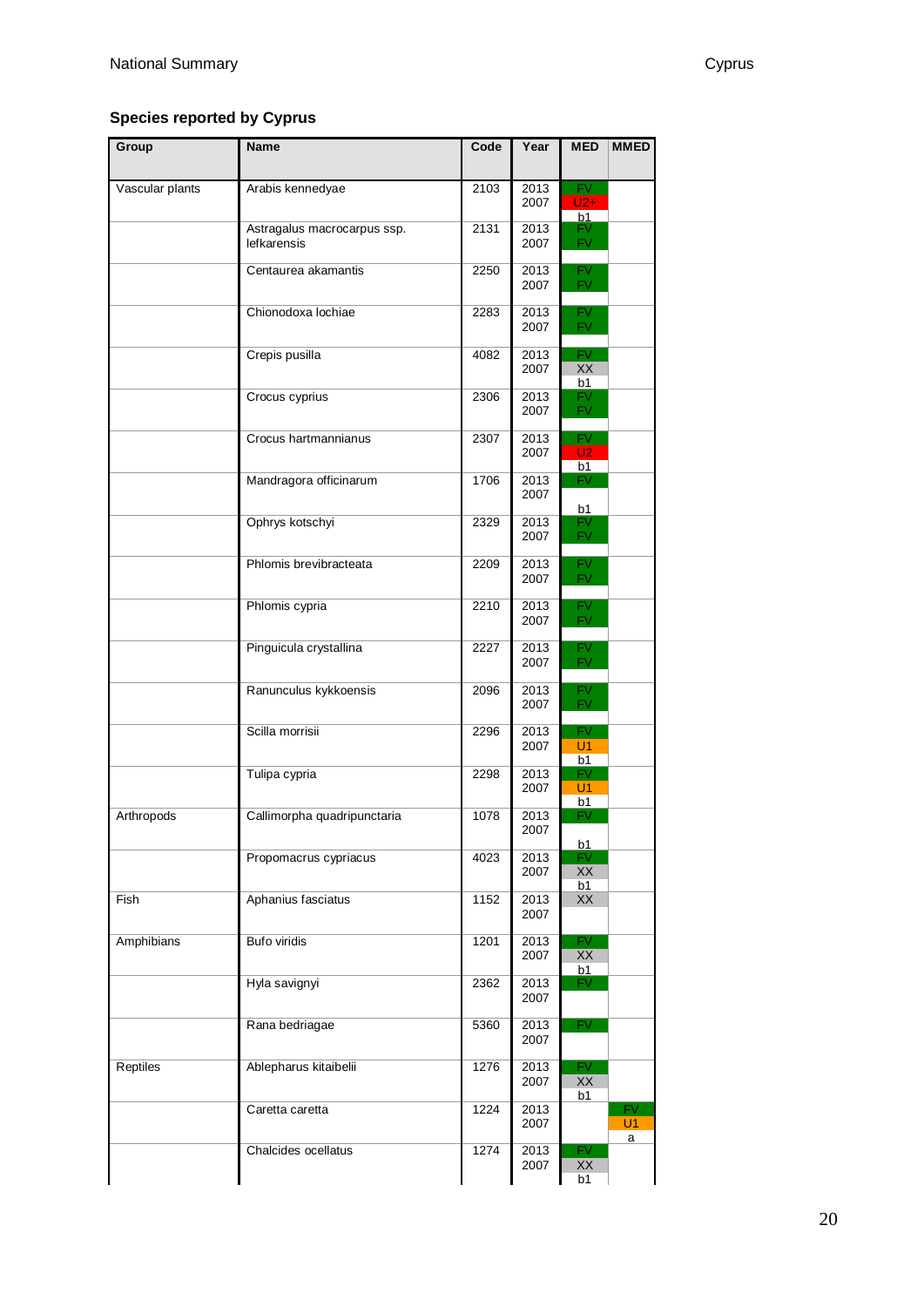| Group          | <b>Name</b>               | Code | Year         | <b>MED</b>                           | <b>MMED</b>                    |
|----------------|---------------------------|------|--------------|--------------------------------------|--------------------------------|
|                | Chamaeleo chamaeleon      | 1235 | 2013         | <b>FV</b>                            |                                |
|                |                           |      | 2007         | XX<br>b1                             |                                |
|                | Chelonia mydas            | 1227 | 2013<br>2007 |                                      | $U2+$<br>U <sub>2</sub>        |
|                | Coluber cypriensis        | 2447 | 2013<br>2007 | <b>FV</b><br>XX                      | a                              |
|                | Coluber jugularis         | 1280 | 2013<br>2007 | b1<br>FV<br>XX<br>b1                 |                                |
|                | Coluber nummifer          | 1285 | 2013<br>2007 | <b>FV</b><br>XX<br>b1                |                                |
|                | Cyrtopodion kotschyi      | 1228 | 2013<br>2007 | <b>FV</b><br>XX<br>b1                |                                |
|                | Mauremys caspica          | 1222 | 2013<br>2007 | $U1+$<br>U <sub>2</sub><br>b1        |                                |
|                | Natrix natrix cypriaca    | 4007 | 2013<br>2007 | $U1+$<br>U <sub>2</sub><br>b1        |                                |
|                | Ophisops elegans          | 1268 | 2013<br>2007 | <b>FV</b><br>XX<br>b1                |                                |
|                | Telescopus fallax         | 1289 | 2013<br>2007 | <b>FV</b><br>XX<br>b1                |                                |
| <b>Mammals</b> | Eptesicus serotinus       | 1327 | 2013<br>2007 | XX<br>XX                             |                                |
|                | Hypsugo savii             | 5365 | 2013<br>2007 | <b>FV</b><br>XX<br>b1                |                                |
|                | Miniopterus schreibersii  | 1310 | 2013<br>2007 | $\overline{\mathsf{FV}}$<br>XX<br>b1 |                                |
|                | Monachus monachus         | 1366 | 2013<br>2007 |                                      | $U1 =$<br>U <sub>2</sub><br>b1 |
|                | Myotis blythii            | 1307 | 2013<br>2007 | XX<br>XX                             |                                |
|                | Myotis emarginatus        | 1321 | 2013<br>2007 | XX                                   |                                |
|                | Myotis nattereri          | 1322 | 2013<br>2007 | <b>FV</b><br>XX<br>b1                |                                |
|                | Nyctalus lasiopterus      | 1328 | 2013<br>2007 | XX                                   |                                |
|                | Nyctalus leisleri         | 1331 | 2013<br>2007 | XX                                   |                                |
|                | Ovis orientalis ophion    | 4005 | 2013<br>2007 | <b>FV</b><br>U <sub>1</sub><br>b1    |                                |
|                | Pipistrellus kuhlii       | 2016 | 2013<br>2007 | FV<br>XX<br>b1                       |                                |
|                | Pipistrellus pipistrellus | 1309 | 2013<br>2007 | FV.                                  |                                |
|                | Pipistrellus pygmaeus     | 5009 | 2013<br>2007 | XX                                   |                                |
|                | Plecotus kolombatovici    | 5011 | 2013<br>2007 | XX                                   |                                |